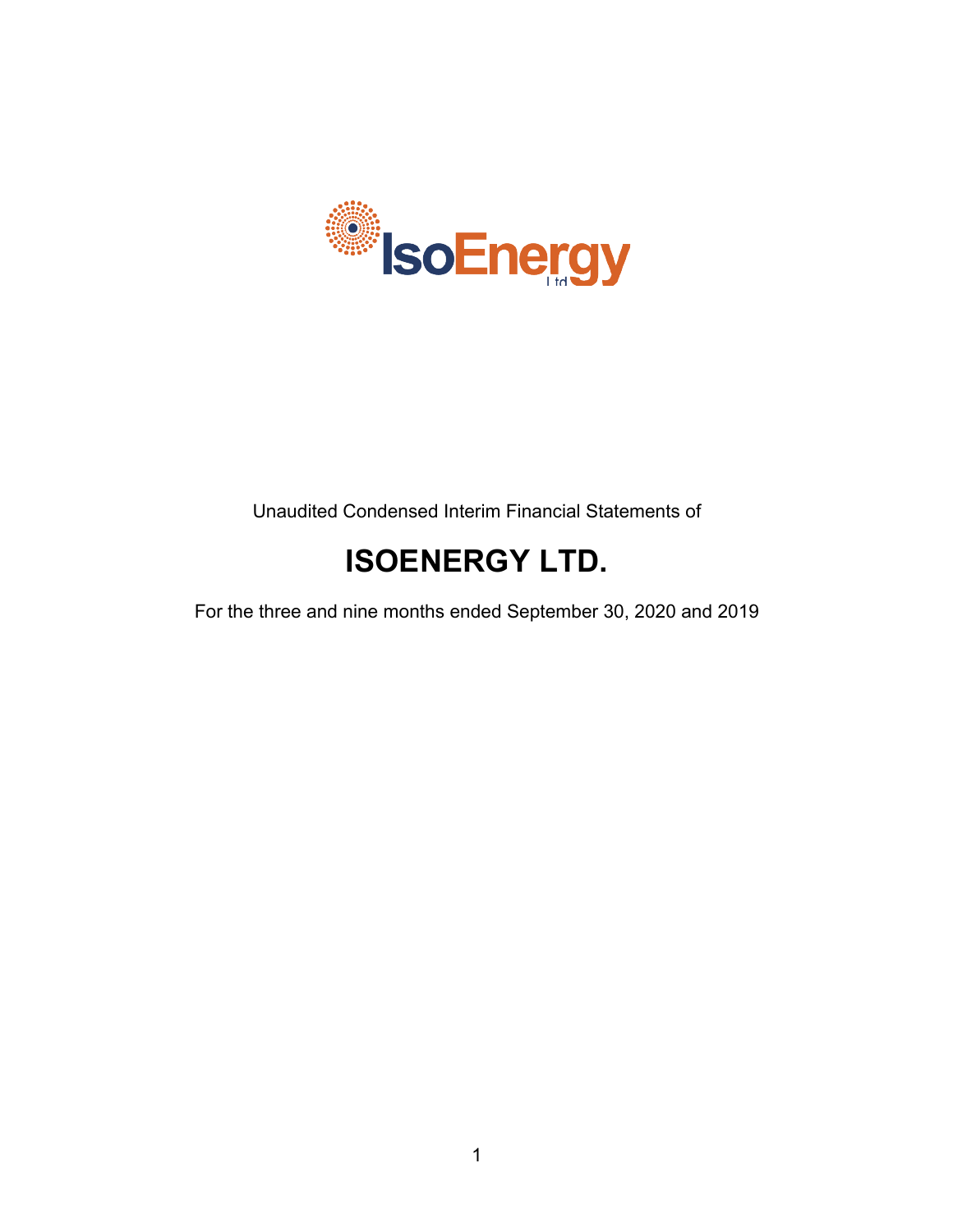# **ISOENERGY LTD. CONDENSED INTERIM STATEMENTS OF FINANCIAL POSITION (Unaudited)**

(Expressed in Canadian Dollars)

|                                          | <b>Note</b>    | September 30, 2020 |              | December 31, 2019 |
|------------------------------------------|----------------|--------------------|--------------|-------------------|
| <b>ASSETS</b>                            |                |                    |              |                   |
| <b>Current</b>                           |                |                    |              |                   |
| Cash                                     |                | \$                 | 12,798,487   | \$<br>6,587,075   |
| Accounts receivable                      |                |                    | 94,051       | 24,539            |
| Prepaid expenses                         |                |                    | 82,430       | 184,245           |
|                                          |                |                    | 12,974,968   | 6,795,859         |
| <b>Non-Current</b>                       |                |                    |              |                   |
| Deposit                                  |                |                    | 9,274        | 9,274             |
| Equipment                                | 6              |                    | 178,350      | 232,132           |
| Exploration and evaluation assets        | $\overline{7}$ |                    | 52,370,045   | 47,966,888        |
| <b>TOTAL ASSETS</b>                      |                | \$                 | 65,532,637   | \$<br>55,004,153  |
|                                          |                |                    |              |                   |
| <b>LIABILITIES</b>                       |                |                    |              |                   |
| <b>Current</b>                           |                |                    |              |                   |
| Accounts payable and accrued liabilities |                | \$                 | 338,385      | \$<br>355,335     |
| Current portion of lease liability       | 8              |                    | 66,745       | 66,745            |
| Flow-through share premium liability     | 10             |                    |              | 227,522           |
|                                          |                |                    | 405,130      | 649,602           |
| <b>Non-Current</b>                       |                |                    |              |                   |
| Convertible debentures                   | 9              |                    | 6,510,209    |                   |
| Long-term lease liability                | 8              |                    | 100,450      | 142,486           |
| Deferred income tax liability            | 11             |                    | 1,226,096    | 725,066           |
| <b>TOTAL LIABILITIES</b>                 |                |                    | 8,241,885    | 1,517,154         |
|                                          |                |                    |              |                   |
| <b>EQUITY</b>                            |                |                    |              |                   |
| Share capital                            | 12             |                    | 63,196,548   | 58,740,682        |
| Share option and warrant reserve         | 12             |                    | 4,172,695    | 3,769,204         |
| <b>Accumulated Deficit</b>               |                |                    | (10,078,491) | (9,022,887)       |
| <b>TOTAL EQUITY</b>                      |                |                    | 57,290,752   | 53,486,999        |
|                                          |                |                    |              |                   |
| <b>TOTAL LIABILITIES AND EQUITY</b>      |                | \$                 | 65,532,637   | \$<br>55,004,153  |

**Nature of operations (Note 2) Commitments (Notes 8, 9 and 10) Subsequent event (Note 18)**

The accompanying notes are an integral part of the condensed interim financial statements These condensed interim financial statements were authorized for issue by the Board of Directors on November 3, 2020

**"***Craig Parry***" "***Trevor Thiele***"**

**Craig Parry, CEO, Director Trevor Thiele, Director**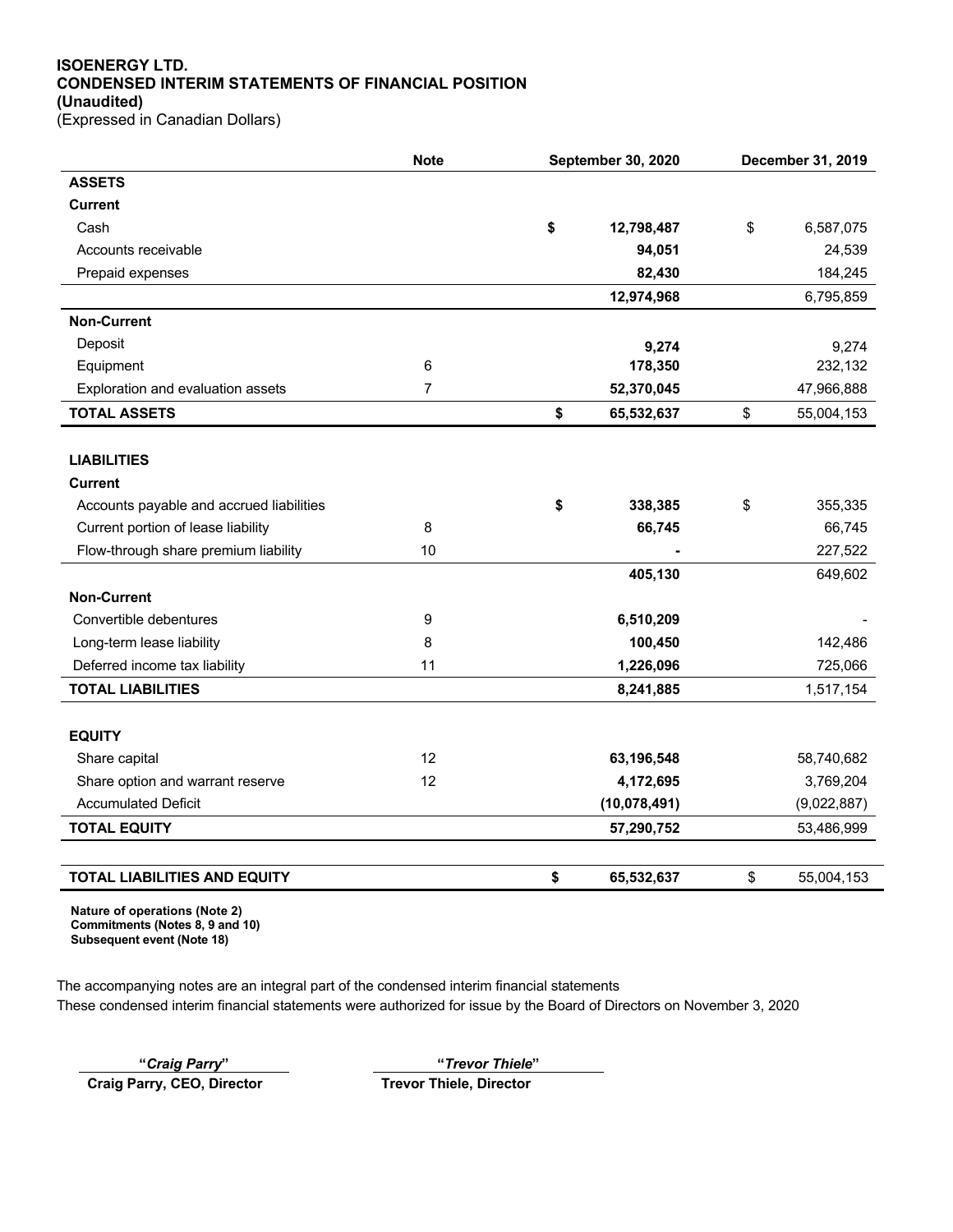# **ISOENERGY LTD. CONDENSED INTERIM STATEMENTS OF NET INCOME (LOSS) AND COMPREHENSIVE INCOME (LOSS) (Unaudited)**

(Expressed in Canadian Dollars)

|                                                                                |             | For the three months ended<br>September 30 |            |                  | For the nine months ended<br>September 30 |             |      |             |
|--------------------------------------------------------------------------------|-------------|--------------------------------------------|------------|------------------|-------------------------------------------|-------------|------|-------------|
|                                                                                | <b>Note</b> |                                            | 2020       | 2019             | 2020                                      |             | 2019 |             |
| <b>General and administrative costs</b>                                        |             |                                            |            |                  |                                           |             |      |             |
| Share-based compensation<br>Administrative salaries, contract and              | 12,13       | \$                                         | 182,275    | \$<br>63,397     | \$                                        | 381,531     | \$   | 189,782     |
| director fees                                                                  | 13          |                                            | 228,869    | 139,304          |                                           | 554,124     |      | 445,071     |
| Investor relations                                                             |             |                                            | 138,679    | 207,799          |                                           | 519,218     |      | 416,055     |
| Office and administrative                                                      |             |                                            | 12,282     | 28,948           |                                           | 87,057      |      | 110,838     |
| Professional fees                                                              |             |                                            | 68,061     | 38,509           |                                           | 190,572     |      | 128,353     |
| Travel                                                                         |             |                                            |            | 48,618           |                                           | 40,446      |      | 119,822     |
| Public company costs                                                           |             |                                            | 33,607     | 19,050           |                                           | 94,661      |      | 65,278      |
| Depreciation expense                                                           |             |                                            | 15,528     | 15,173           |                                           | 46,584      |      | 45,519      |
| <b>Total general and administrative</b><br>costs                               |             |                                            | (679, 301) | (560, 798)       |                                           | (1,914,193) |      | (1,520,718) |
| Interest income                                                                |             |                                            | 11,582     | 8,975            |                                           | 37,666      |      | 46,093      |
| Interest on lease liability                                                    | 8           |                                            | (2,621)    | (3,045)          |                                           | (7, 852)    |      | (9, 363)    |
| Interest expense on convertible<br>debentures                                  | 9           |                                            | (80, 038)  |                  |                                           | (80, 038)   |      |             |
| Fair value gain on convertible<br>debentures                                   | 9           |                                            | 1,119,377  |                  |                                           | 1,119,377   |      |             |
| Foreign exchange gain                                                          |             |                                            | 37,195     |                  |                                           | 37,195      |      |             |
| Rental income                                                                  |             |                                            | 9,087      | 7,576            |                                           | 25,750      |      | 22,729      |
| Income (loss) from operations                                                  |             |                                            | 415,281    | (547, 292)       |                                           | (782, 095)  |      | (1,461,259) |
| Deferred income tax expense                                                    | 11          |                                            | (63, 947)  | (71, 718)        |                                           | (273, 509)  |      | (161, 133)  |
| Net income (loss) and<br>comprehensive income (loss)                           |             | \$                                         | 351,334    | \$<br>(619, 010) | \$                                        | (1,055,604) | \$   | (1,622,392) |
| Net income (loss) per common<br>share                                          |             |                                            |            |                  |                                           |             |      |             |
| Basic                                                                          |             | \$                                         |            | \$<br>(0.01)     | \$                                        | (0.01)      | \$   | (0.02)      |
| <b>Diluted</b>                                                                 |             | \$                                         | (0.01)     | \$<br>(0.01)     | \$                                        | (0.01)      | \$   | (0.02)      |
| Weighted average number of<br>common shares outstanding -<br>basic and diluted |             |                                            |            |                  |                                           |             |      |             |
| Basic                                                                          |             |                                            | 88,045,008 | 68,405,972       |                                           | 85,537,741  |      | 68,377,904  |
| <b>Diluted</b>                                                                 |             |                                            | 94,605,923 | 68,405,972       |                                           | 85,537,741  |      | 68,377,904  |

The accompanying notes are an integral part of the condensed interim financial statements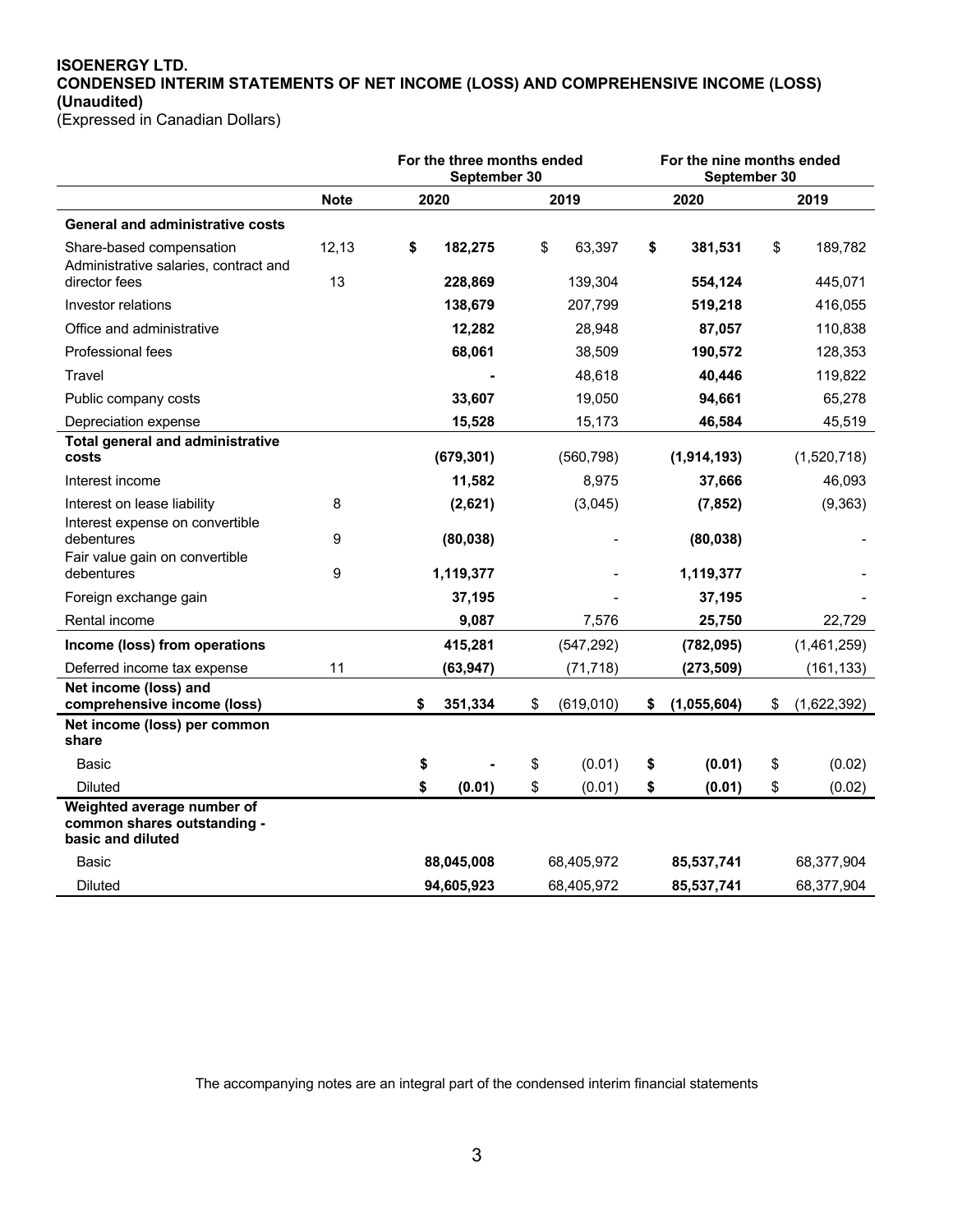#### **ISOENERGY LTD. CONDENSED INTERIM STATEMENTS OF CHANGES IN EQUITY (Unaudited)** (Expressed in Canadian Dollars)

|                                                   | <b>Note</b> | Number of<br>Common<br><b>Shares</b> | <b>Share</b><br>Capital | <b>Share</b><br>option and<br>warrant<br>reserve |                 | <b>Total</b> |
|---------------------------------------------------|-------------|--------------------------------------|-------------------------|--------------------------------------------------|-----------------|--------------|
|                                                   |             |                                      |                         |                                                  |                 |              |
| Balance as at January 1, 2019                     |             | 68,363,868                           | \$52,533,694            | \$3,381,585                                      | \$(6,860,622)   | \$49,054,657 |
| Shares issued on the exercise of<br>warrants      | 12          | 68,774                               | 40,287                  | (14, 153)                                        |                 | 26,134       |
| Share-based payments                              | 12          |                                      |                         | 268,457                                          |                 | 268,457      |
| Loss for the period                               |             |                                      |                         |                                                  | (1,622,392)     | (1,622,392)  |
| Balance as at September 30, 2019                  |             | 68,432,642                           | \$52,573,981            | \$3,635,889                                      | $$$ (8,483,014) | \$47,726,856 |
| Balance as at January 1, 2020                     |             | 84,267,500                           | \$58,740,682            | \$3,769,204                                      | \$(9,022,887)   | \$53,486,999 |
| Shares issued in private placement                | 12          | 5,882,352                            | 3,999,999               |                                                  |                 | 3,999,999    |
| Share issue costs                                 | 12          |                                      | (331, 707)              |                                                  |                 | (331, 707)   |
| Shares issued on the exercise of<br>warrants      | 12          | 736,124                              | 431,857                 | (132, 949)                                       |                 | 298,908      |
| Shares issued on the exercise of<br>stock options | 12          | 100,000                              | 83,303                  | (33, 303)                                        |                 | 50,000       |
| Shares issued on convertible debt<br>financing    | 9, 12       | 219,689                              | 272,414                 |                                                  |                 | 272,414      |
| Share-based payments                              | 12          |                                      |                         | 569,743                                          |                 | 569,743      |
| Loss for the period                               |             |                                      |                         |                                                  | (1,055,604)     | (1,055,604)  |
| Balance as at September 30, 2020                  |             | 91,205,665                           | \$63,196,548            | \$4,172,695                                      | \$(10,078,491)  | \$57,290,752 |

The accompanying notes are an integral part of the condensed interim financial statements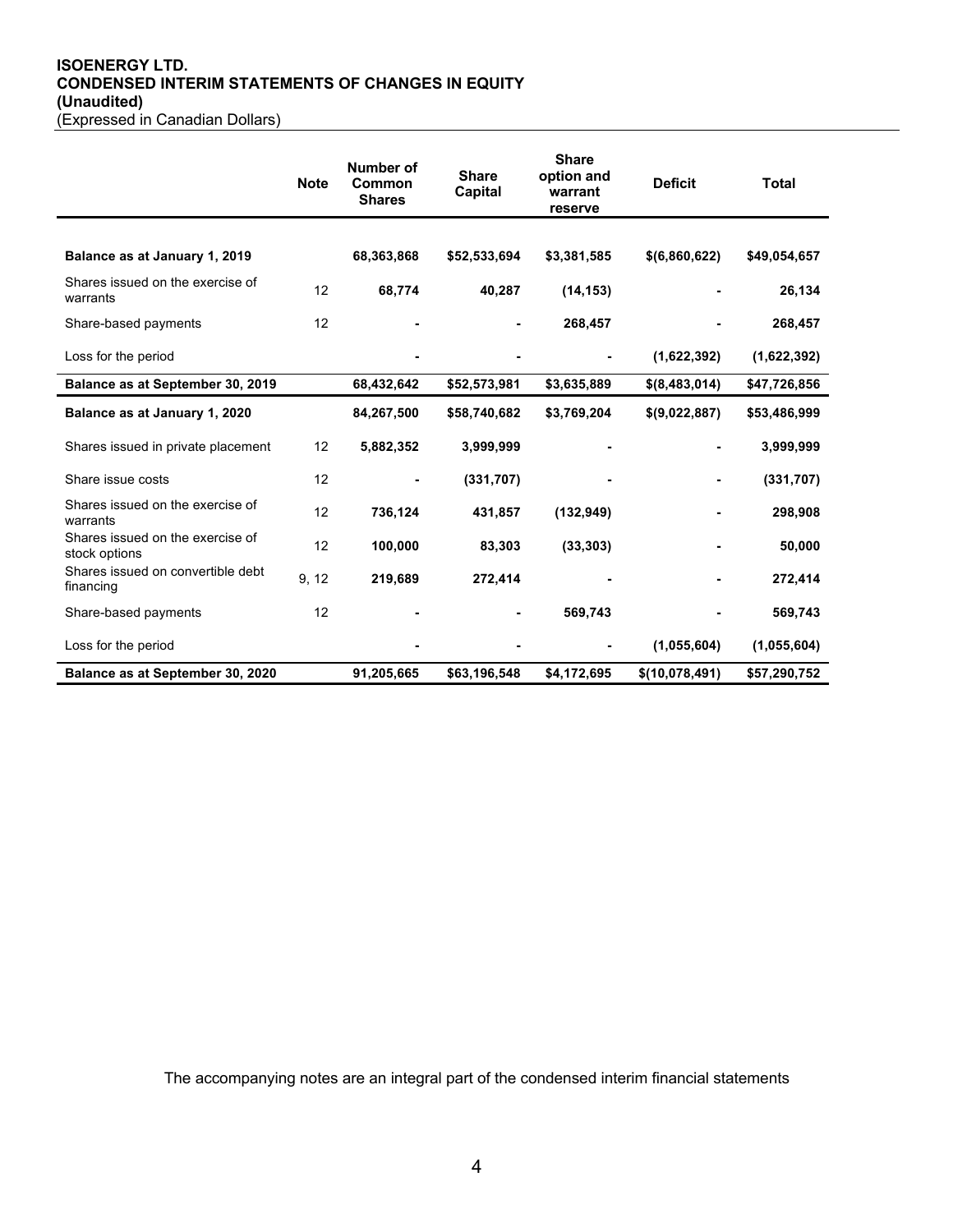### **ISOENERGY LTD. CONDENSED INTERIM STATEMENTS OF CASH FLOWS (Unaudited)** (Expressed in Canadian Dollars) For the nine months ended September 30

|                                                                   | 2020                | 2019              |
|-------------------------------------------------------------------|---------------------|-------------------|
| Cash flows from (used in) operating activities                    |                     |                   |
| Loss for the period                                               | \$<br>(1,055,604)   | \$<br>(1,622,392) |
| Items not involving cash:                                         |                     |                   |
| Share-based payments                                              | 381,531             | 189,782           |
| Deferred income tax expense                                       | 273,509             | 161,133           |
| Depreciation expense                                              | 46,584              | 45,519            |
| Interest on lease liability<br>Interest on convertible debentures | 7,852<br>80,038     | 9,363             |
| Fair value gain on convertible debentures                         | (1, 119, 377)       |                   |
| Changes in non-cash working capital                               |                     |                   |
| Account receivable                                                | (69, 514)           | (23, 511)         |
| Prepaid expenses                                                  | 101,815             | (22, 403)         |
| Accounts payable and accrued liabilities                          | (122,221)           | (232, 192)        |
|                                                                   | \$<br>(1, 475, 387) | \$<br>(1,494,701) |
| Cash flows used in investing activities                           |                     |                   |
| Additions to exploration and evaluation assets                    | \$<br>(4,040,150)   | \$<br>(3,875,043) |
| Acquisition of exploration and evaluation assets                  | (142, 363)          | (13, 477)         |
| Additions to equipment                                            |                     | (14, 336)         |
|                                                                   | \$<br>(4, 182, 513) | \$<br>(3,902,856) |
| Cash flows from (used in) financing activities                    |                     |                   |
| Shares issued in private placement                                | \$<br>3,999,999     | \$<br>26,134      |
| Share issuance costs                                              | (331, 707)          |                   |
| Shares issued on the exercise of warrants                         | 298,908             |                   |
| Shares issued on the exercise of stock options                    | 50,000              |                   |
| Convertible debenture                                             | 7,902,000           |                   |
| Lease liability payments:                                         |                     |                   |
| Principal                                                         | (42, 036)           | (36, 171)         |
| Interest                                                          | (7, 852)            | (9, 363)          |
|                                                                   | \$<br>11,869,312    | \$<br>(19, 400)   |
|                                                                   |                     |                   |
| Change in cash                                                    | \$<br>6,211,412     | \$<br>(5,416,957) |
| Cash, beginning of period                                         | 6,587,075           | 6,405,256         |
| Cash, end of period                                               | \$<br>12,798,487    | \$<br>988,299     |

The accompanying notes are an integral part of the condensed interim financial statement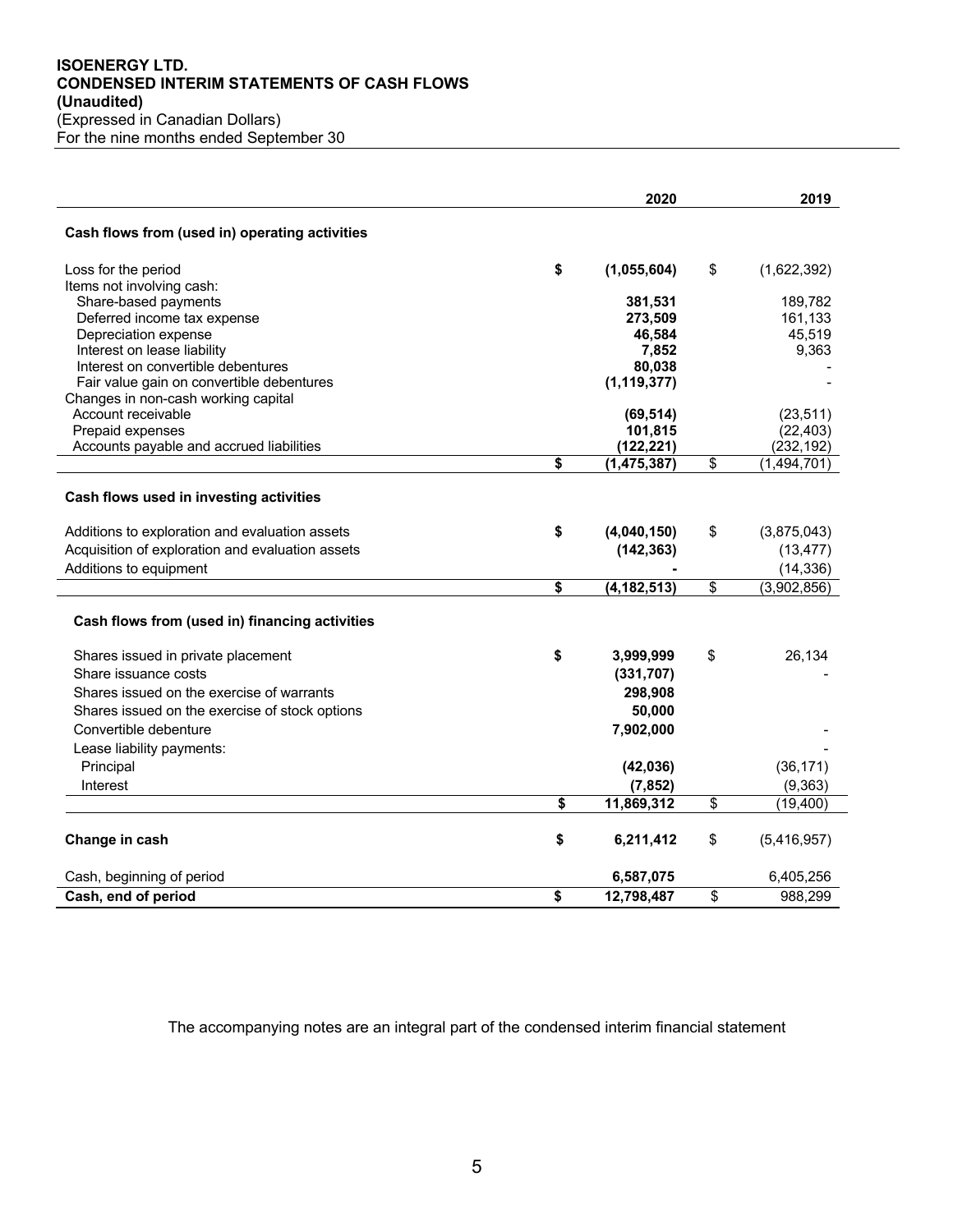# **1. REPORTING ENTITY**

IsoEnergy Ltd. ("**IsoEnergy**", or the "**Company**") is an exploration stage entity engaged in the acquisition, exploration and evaluation of uranium properties in Canada. The Company's registered and records office is located on the 10<sup>th</sup> Floor, 595 Howe Street, Vancouver, BC, V6C 2TS. The Company's common shares are listed on the TSX Venture Exchange (the "**TSXV**").

As of September 30, 2020, the Company did not have any subsidiaries and NexGen Energy Ltd ("**NexGen**") holds 52.91% of IsoEnergy's outstanding common shares.

# **2. NATURE OF OPERATIONS**

As an exploration stage company, the Company does not have revenues and historically has recurring operating losses. As at September 30, 2020, the Company had accumulated losses of \$10,078,491 and working capital of \$12,569,838 (working capital is defined as current assets less accounts payable and accrued liabilities and the current portion lease liability). The Company depends on external financing for its operational expenses.

The business of exploring for and mining of minerals involves a high degree of risk. As an exploration company, IsoEnergy is subject to risks and challenges similar to companies at a comparable stage. These risks include, but are not limited to, negative operating cash flow and dependence on third party financing; the uncertainty of additional financing; the limited operating history of IsoEnergy; the lack of known mineral resources or reserves; the influence of a large shareholder; alternate sources of energy and uranium prices; aboriginal title and consultation issues; risks related to exploration activities generally; reliance upon key management and other personnel; title to properties; uninsurable risks; conflicts of interest; permits and licenses; environmental and other regulatory requirements; political regulatory risks; competition; and the volatility of share prices.

Since March 2020, several measures have been implemented in Canada and the rest of the world in response to the increased impact from novel coronavirus (COVID-19). The Company continues to operate our business at this time. While the impact of COVID-19 is expected to be temporary, the current circumstances are dynamic and the impacts of COVID-19 on our business operations cannot be reasonably estimated at this time. We anticipate this could have an adverse impact on our business, results of operations, financial position and cash flows in 2020. A program of core drilling at the Hurricane Zone on the Larocque East property is tentatively planned for the winter 2021 drilling season. The scope and timing of the program has yet to be determined, as these may be impacted by the COVID-19 pandemic.

These condensed interim financial statements have been prepared using IFRS applicable to a going concern, which assumes that the Company will be able to realize its assets and discharge its liabilities in the normal course of business for the foreseeable future. The ability of the Company to continue as a going concern is dependent on its ability to obtain financing and achieve future profitable operations.

The underlying value of IsoEnergy's exploration and evaluation assets is dependent upon the existence and economic recovery of mineral resources or reserves and is subject to, but not limited to, the risks and challenges identified above. Changes in future business conditions or the failure to raise additional funds could require the Company to reduce its planned activities or require material write-downs of the carrying value of IsoEnergy's exploration and evaluation assets.

# **3. BASIS OF PRESENTATION**

#### **Statement of Compliance**

These condensed interim financial statements for the three and nine months ended September 30, 2020, including comparatives, have been prepared in accordance with International Accounting Standard ("**IAS**") 34 Interim Financial Reporting. They do not include all of the information required by International Financial Reporting Standards ("**IFRS**") for annual financial statements and should be read in conjunction with the audited annual financial statements for the year ended and as at December 31, 2019.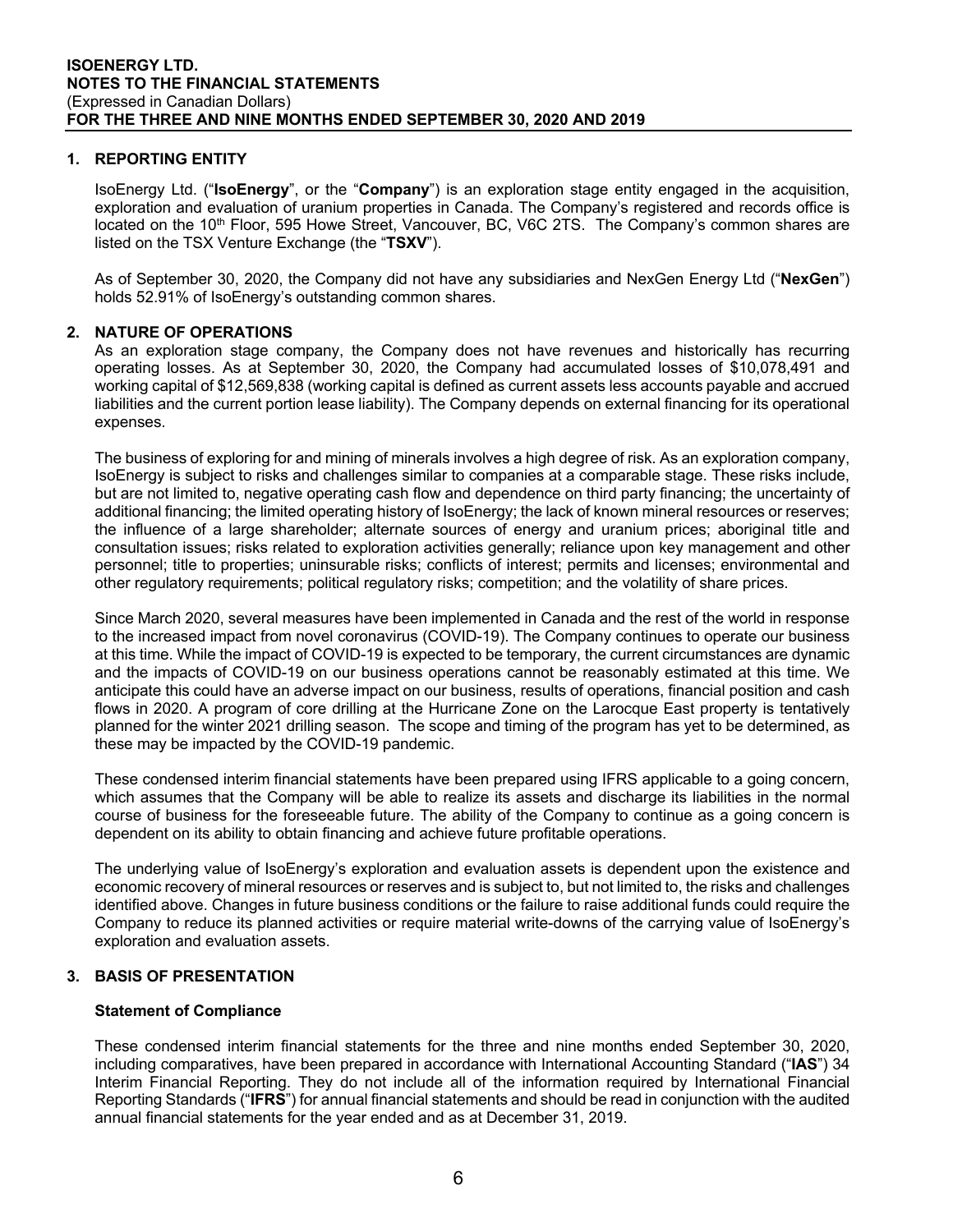# **3. BASIS OF PRESENTATION (continued)**

#### **Basis of Presentation**

These financial statements have been prepared on a historical cost basis, except for certain financial instruments which have been measured at fair value. In addition, these financial statements have been prepared using the accrual basis of accounting except for cash flow information. All monetary references expressed in these financial statements are references to Canadian dollar amounts ("\$") except as otherwise noted. These financial statements are presented in Canadian dollars, which is the functional currency of the Company.

#### **Critical accounting judgments, estimates and assumptions**

The preparation of the consolidated financial statements requires management to make judgments, estimates and assumptions that affect the reported amounts of assets, liabilities, and contingent liabilities at the date of the financial statements and the reported amounts of revenues and expenses during the reporting period. Estimates and assumptions are continuously evaluated and are based on management's experience and other factors, including expectations of future events that are believed to be reasonable in the circumstances. Uncertainty about these judgments, estimates and assumptions could result in outcomes that require a material adjustment to the carrying amount of the asset or liability affected in future periods.

Information about significant areas of judgement and estimation uncertainty considered by management in preparing the financial statements are set out in Note 3 to the audited financial statements for the year ended December 31, 2019 and have been consistently followed in preparation of these condensed interim financial statements.

# **4. SIGNIFICANT ACCOUNTING POLICIES**

The accounting policies followed by the Company are set out in Note 4 to the audited financial statements for the year ended December 31, 2019 and have been consistently followed in preparation of these condensed interim financial statements except as set out below.

As described in Note 9, on August 18, 2020, IsoEnergy issued US\$6 million in aggregate principal of convertible debentures (the "**Debentures**"), comprising a debt host contract and multiple embedded derivatives. The Company made an irrevocable election to designate the entire hybrid financial instrument as measured through profit and loss ("**FVTPL**"). Accordingly, the Debentures are remeasured at fair value at each financial reporting period end with the amount of the change in fair value of the financial liability that is attributable to changes in the credit risk of the liability presented in the other comprehensive income or loss and the remaining amount of the change in the fair value presented in profit or loss.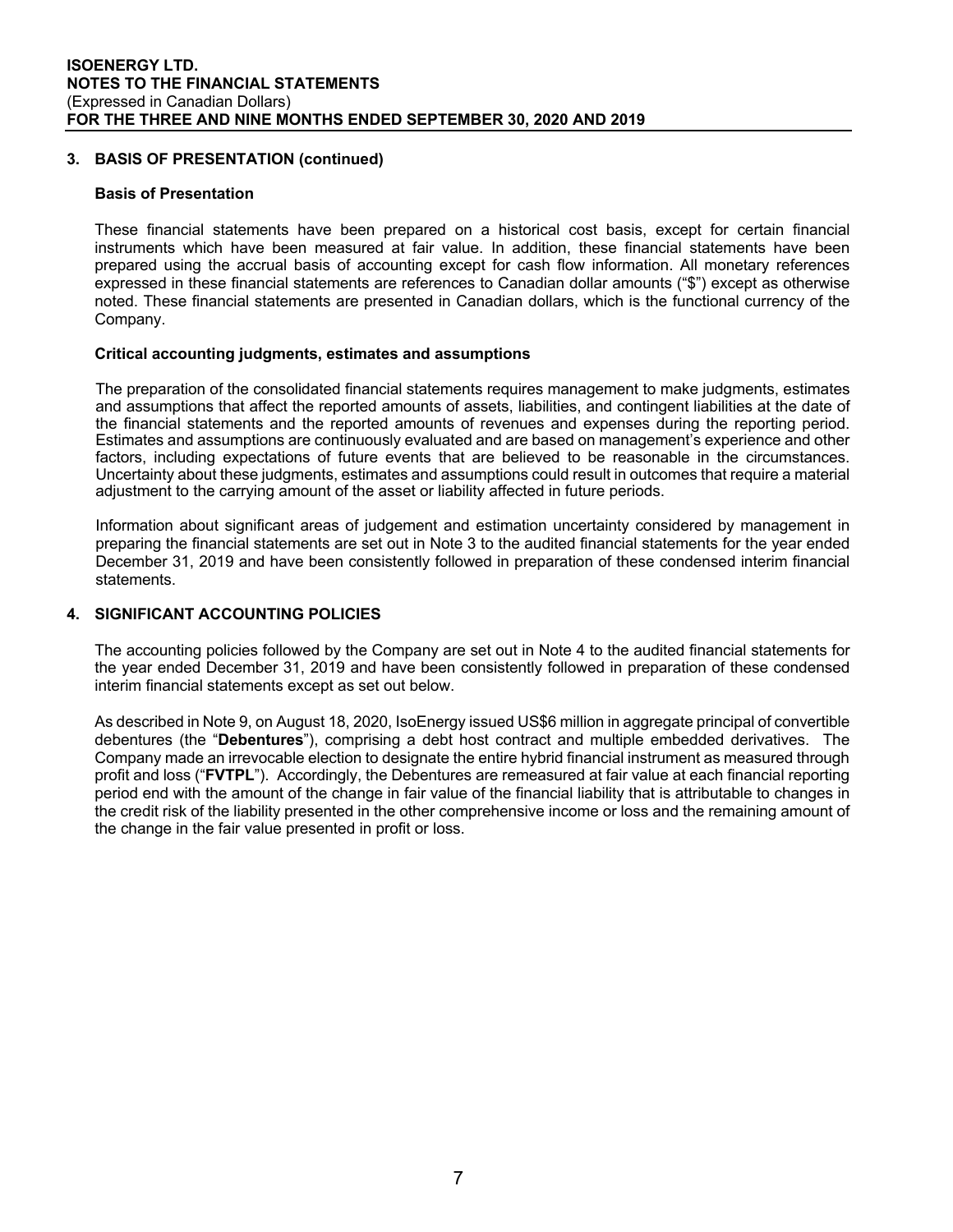# **5. OPTION AGREEMENT**

On August 7, 2020, IsoEnergy entered into an agreement with International Consolidated Uranium ("ICU") (formerly NxGold Ltd., a company with common directors) to grant ICU the option to acquire a 100% interest in the Company's Mountain Lake uranium property in Nunavut, Canada ("**Option Agreement**"). This Option Agreement is awaiting TSXV approval and hence the terms of the Option Agreement are not reflected in the financial statements other than the \$20,000 deposit paid prior to 30 September, 2020.

Under the terms of the Option Agreement, ICU obtains the option to acquire a 100% interest in the Mountain Lake uranium property for consideration comprised of 900,000 ICU common shares and \$20,000 cash. The option is exercisable at ICU's election on or before the second anniversary of receipt of TSXV approval for additional consideration of \$1,000,000, payable in cash or shares of ICU. If ICU elects to acquire the Mountain Lake property, IsoEnergy will be entitled to receive the following contingency payments in cash or shares of ICU:

- If the uranium spot price reaches US\$50, IsoEnergy will receive an additional \$410,000
- If the uranium spot price reaches US\$75, IsoEnergy will receive an additional \$615,000
- If the uranium spot price reaches US\$100, IsoEnergy will receive an additional \$820,000

The spot price contingent payments will expire 10 years following the date the option is exercised.

# **6. PROPERTY AND EQUIPMENT**

The following is a summary of the carrying values of equipment:

|                                                      |     | Right-of-<br>use asset | <b>Software</b> |          | <b>Field</b><br>equipment | <b>Office</b><br>furniture | Total         |
|------------------------------------------------------|-----|------------------------|-----------------|----------|---------------------------|----------------------------|---------------|
| Cost                                                 |     |                        |                 |          |                           |                            |               |
| Balance, January 1, 2019                             | \$  |                        |                 | \$64,947 | \$27,092                  | \$13,103                   | \$<br>105,142 |
| <b>Additions</b>                                     |     |                        |                 |          | 14,336                    |                            | 14,336        |
| Asset recognized on adoption<br>of IFRS 16 (Note 8)  |     | 259,512                |                 |          |                           |                            | 259,512       |
| Balance, December 31, 2019<br>and September 30, 2020 | \$  | 259,512                |                 | \$64,947 | \$41,428                  | \$13,103                   | \$<br>378,990 |
| <b>Accumulated depreciation</b>                      |     |                        |                 |          |                           |                            |               |
| Balance, January 1, 2019                             |     |                        |                 | 55,005   | 14,044                    | 7,895                      | 76,944        |
| Depreciation                                         |     | 58,799                 |                 | 4,970    | 4,251                     | 1,894                      | 69,914        |
| Balance, December 31, 2019                           | \$  | 58,799                 | \$              | 59,975   | \$18,295                  | \$<br>9,789                | \$<br>146,858 |
| Depreciation                                         |     | 44,098                 |                 | 3,728    | 3,470                     | 2,486                      | 53,782        |
| Balance, September 30, 2020                          | \$  | 102,897                |                 | \$63,703 | \$21,765                  | \$12,275                   | \$<br>200,640 |
| Net book value:                                      |     |                        |                 |          |                           |                            |               |
| Balance, December 31, 2019                           | \$. | 200,713                | \$              | 4,972    | \$23,133                  | \$3,314                    | \$<br>232,132 |
| Balance, September 30, 2020                          | \$  | 156,615                | \$              | 1,244    | 19,663<br>\$              | \$<br>828                  | \$<br>178,350 |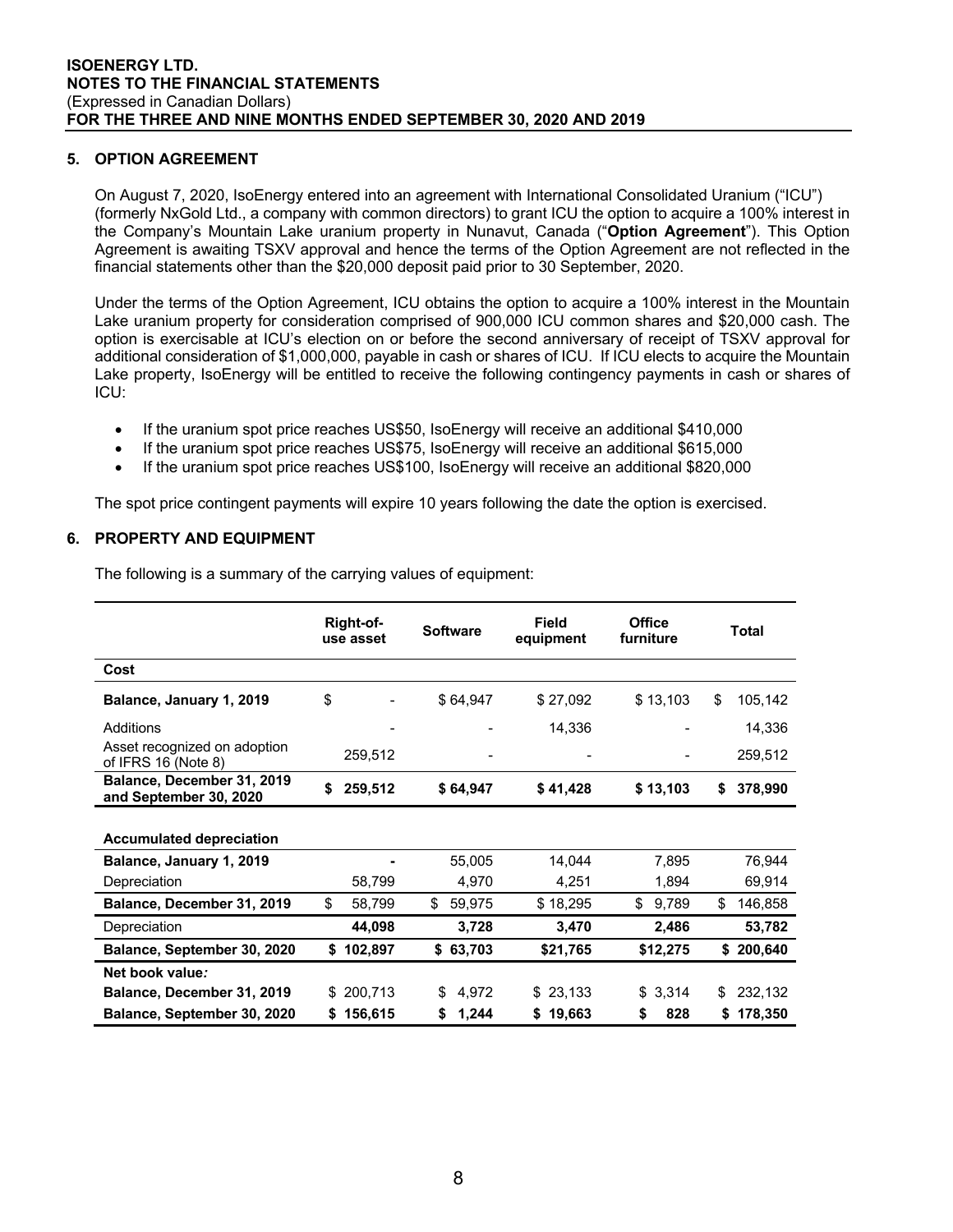## **7. EXPLORATION AND EVALUATION ASSETS**

The following is a summary of the carrying value of the acquisition costs and expenditures on the Company's exploration and evaluation assets:

|                                                   | <b>Note</b> | For the nine months<br>ended September 30,<br>2020 | For the year ended<br><b>December 31, 2019</b> |            |  |
|---------------------------------------------------|-------------|----------------------------------------------------|------------------------------------------------|------------|--|
| <b>Acquisition costs:</b>                         |             |                                                    |                                                |            |  |
| Acquisition costs, opening                        |             | \$<br>35,298,069                                   | \$                                             | 35,284,839 |  |
| Additions                                         | a           | 142,363                                            |                                                | 14,077     |  |
| Impairments                                       | $\mathbf b$ |                                                    |                                                | (847)      |  |
| Acquisition costs, closing                        |             | \$<br>35,440,432                                   | \$                                             | 35,298,069 |  |
| <b>Exploration and evaluation costs:</b>          |             |                                                    |                                                |            |  |
| Exploration costs, opening                        |             | \$<br>12,668,819                                   | \$                                             | 8,188,403  |  |
| Additions:                                        |             |                                                    |                                                |            |  |
| Drilling                                          |             | 2,226,184                                          |                                                | 1,921,903  |  |
| Geological and geophysical                        |             | 45,500                                             |                                                | 600,253    |  |
| Labour and wages                                  |             | 675,251                                            |                                                | 825,860    |  |
| Share-based compensation                          | 12          | 188,212                                            |                                                | 98,474     |  |
| Geochemistry and assays                           |             | 230,178                                            |                                                | 244,195    |  |
| Environmental                                     |             | 144,710                                            |                                                |            |  |
| Engineering                                       |             | 162,298                                            |                                                |            |  |
| Camp costs                                        |             | 493,998                                            |                                                | 665,140    |  |
| Travel and other                                  |             | 94,463                                             |                                                | 138,098    |  |
| Impairments                                       | b           |                                                    |                                                | (13, 507)  |  |
| Total exploration and evaluation in the<br>period |             | \$<br>4,260,794                                    | \$                                             | 4,480,416  |  |
| Exploration and evaluation, closing               |             | \$<br>16,929,613                                   | \$                                             | 12,668,819 |  |
| Total costs, closing                              |             | \$<br>52,370,045                                   | \$                                             | 47,966,888 |  |

All claims are subject to minimum expenditure commitments. The Company expects to incur the minimum expenditures to maintain the claims.

#### **(a) New claim staking**

In the nine months ended September 30, 2020, the Company spent \$142,363 to stake several property extensions and 12 new properties in the Eastern Athabasca adding approximately 200,000 hectares of mineral tenure in the Eastern Athabasca. The new exploration properties are Cable, Clover, Evergreen, Gemini, Hawk, Horizon, Larocque West, Ranger, Spruce, Tower, Trident and Sparrow.

#### **(b) Impairment**

In 2019, the Company decided not to incur expenditure limits required to maintain Fox in good standing and accordingly an amount of \$14,354 relating to that property was impaired.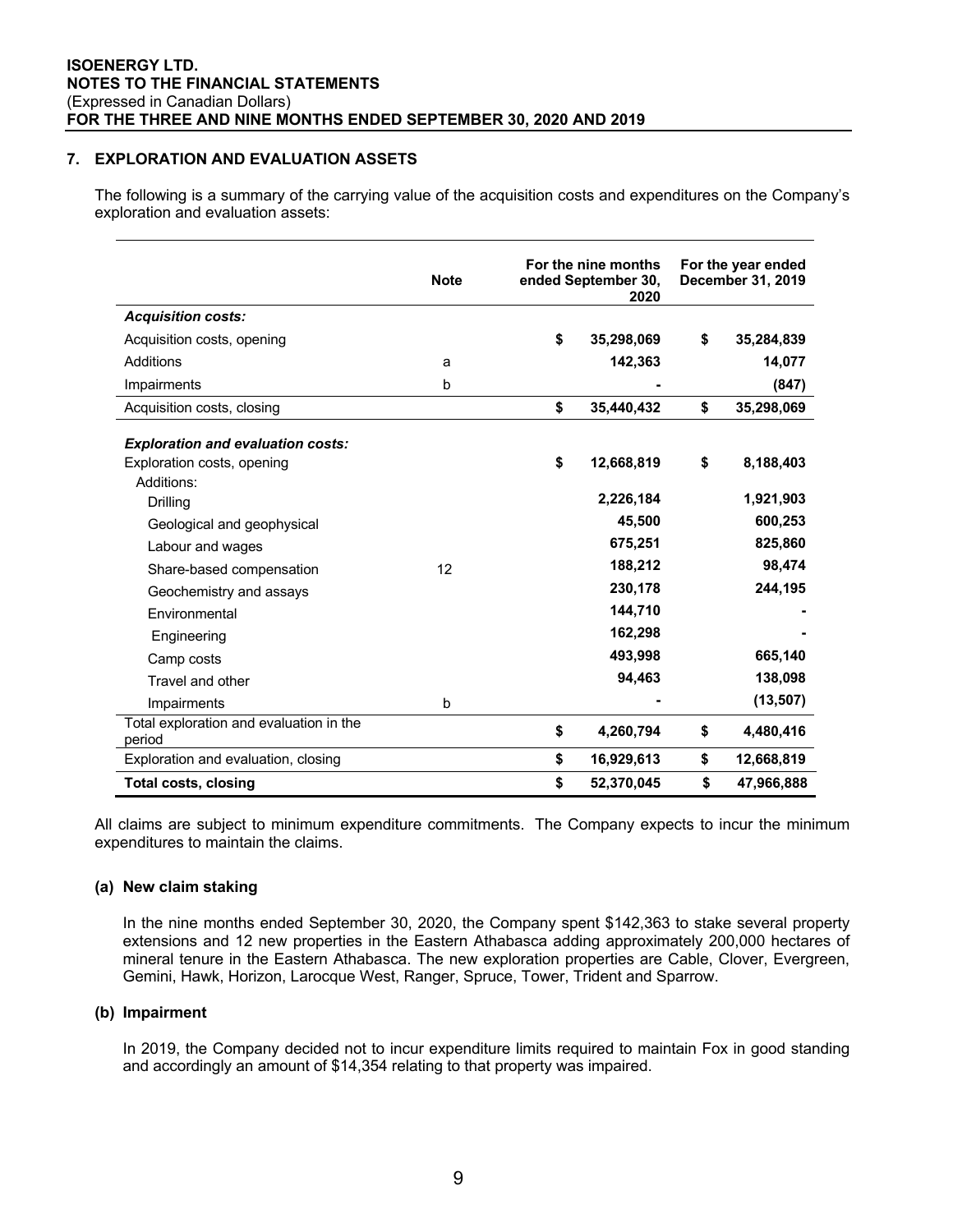# **8. LEASE LIABILITY**

|                                                                         | For the nine months ended<br>September 30, 2020 | For the year ended<br>December 31, 2019 |
|-------------------------------------------------------------------------|-------------------------------------------------|-----------------------------------------|
| Opening balance, January 1                                              | 209,231<br>S                                    | \$                                      |
| Lease liability recognized on adoption of IFRS 16<br>on January 1, 2019 |                                                 | 259,512                                 |
| Interest on lease liability                                             | 7,852                                           | 11,862                                  |
| Payments                                                                | (49, 888)                                       | (62, 143)                               |
| Lease liability, end of period                                          | 167,195                                         | 209,231                                 |
| Less Current portion                                                    | (66, 745)                                       | (66, 745)                               |
| Long-term lease liability                                               | 100,450                                         | 142.486<br>\$                           |

On January 1, 2019 the Company adopted IFRS 16 – Leases retrospectively with the cumulative effect on initially applying the standard recognized at the date of initial application.

The lease is for an office space lease that extends to May 31, 2023. The discount rate applied to the lease is 5%. See Note 6 for information related to the leased asset. In addition to the lease payments the Company pays approximately \$47,000 annually related to operating costs and realty taxes of the leased office space. This amount is reassessed annually based on actual costs incurred.

IsoEnergy sub-leases approximately 50% of its office space. The Company accounts for the sublease as an operating lease with amounts received recognised as rental income.

As at September 30, 2020, the minimum future lease payments relating to the leased asset are as follows:

| 2020 | 16,686        |
|------|---------------|
| 2021 | 66.745        |
| 2022 | 66.745        |
| 2023 | 27,810        |
|      | 177.986<br>£. |
|      |               |

In addition to the leased asset above, the Company engages a drilling company to carry out its drilling programs on its exploration and evaluation properties. The drilling company provides all required equipment. These contracts are short-term, and the Company has elected not to apply the recognition and measurement requirements of IFRS 16 to them. Payments to the drilling company in the nine months ended September 30, 2020 were \$1,907,835 (September 30, 2019 - \$1,620,832).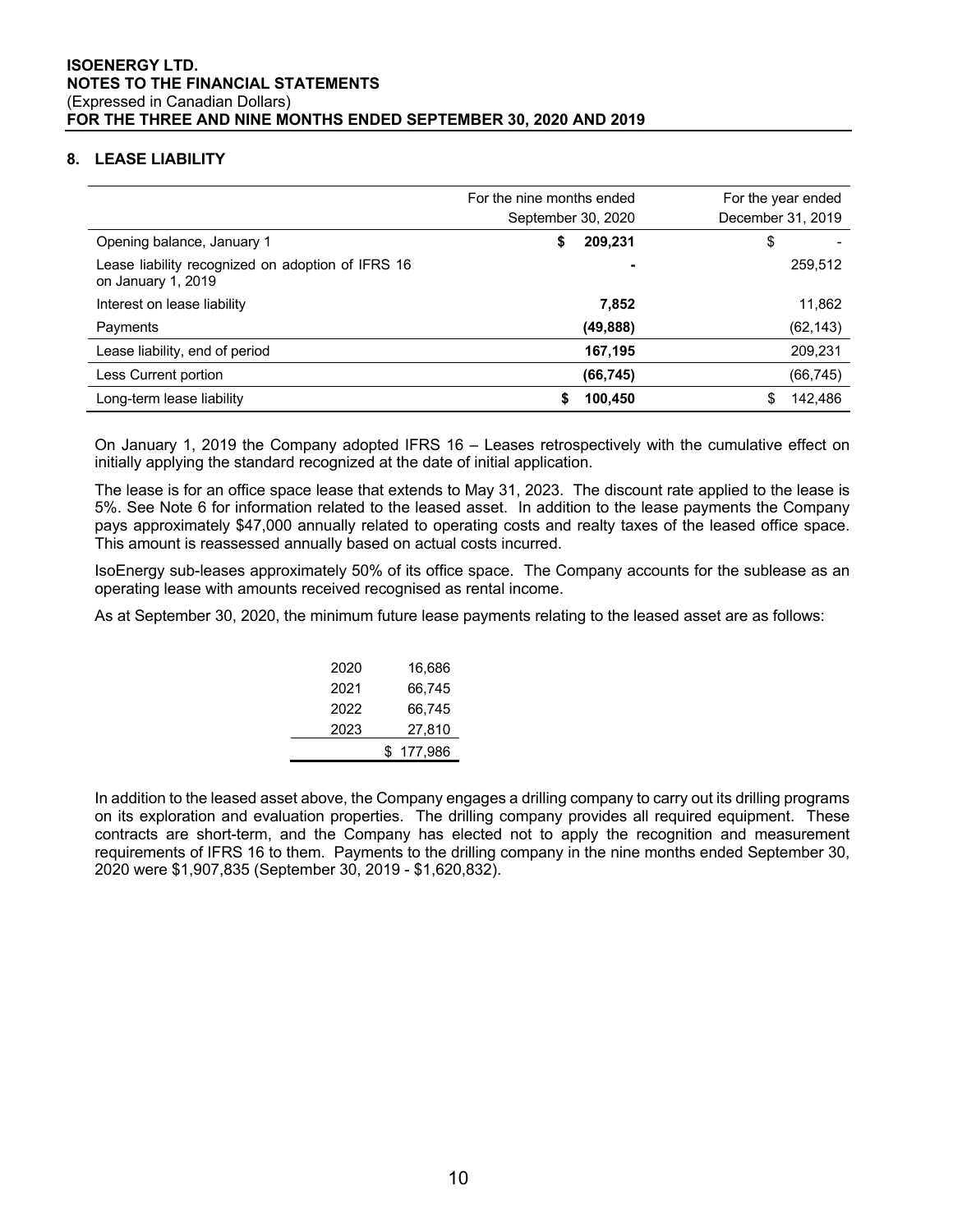# **9. CONVERTIBLE DEBENTURES**

|                                                                | September 30, 2020 |
|----------------------------------------------------------------|--------------------|
| Fair value on issuance                                         | 7,629,586<br>S     |
| Change in fair value in the period                             | (1, 119, 377)      |
| Interest payable                                               | 80,038             |
|                                                                | 6,590,247          |
| Less Current portion (included in accounts payable and accrued |                    |
| liabilities)                                                   | (80, 038)          |
|                                                                | \$6,510,209        |

On August 18, 2020, IsoEnergy entered into an agreement with Queen's Road Capital Investment Ltd. (the "**Debentureholder**") for a US\$6 million private placement of unsecured convertible debentures (the "**Debentures**"). The Debentures will be convertible at the holder's option at a conversion price of \$0.88 (the "**Conversion Price**") into a maximum of 9,206,311 common shares (the "**Maximum Conversion Shares**") of the Company.

On any conversion of any portion of the principal amount of the Debentures, if the number of common shares to be issued on such conversion, taking into account all common shares issued in respect of all prior conversions would result in the common shares to be issued exceeding the Maximum Conversion Shares, on such conversion the Debentureholder shall be entitled to receive a payment (the "**Exchange Rate Fee**") equal to the number of common shares that are not issued as a result of exceeding the Maximum Conversion Shares, multiplied by the 20-day volume-weighted average trading price ("**VWAP**"). IsoEnergy can elect to pay the Exchange Rate Fee in cash or, subject to the TSXV approval, in common shares of the Company.

The Company received gross proceeds of \$7,902,000 (US\$6,000,000). A 3% establishment fee of \$272,414 (US\$180,000) was also paid to the Debentureholder through the issuance of 219,689 common shares. The fair value of the Debentures on issuance date was determined to be \$7,629,586. The Company revalues the Debentures at the end of each reporting period with the change in the period related to credit risk recorded in Other Comprehensive Income or Loss and other changes in fair value in the period recorded in the Profit or Loss. The following assumptions were used to estimate the fair value of the Debentures:

|                                       | August 18, 2020 | September 30, 2020 |
|---------------------------------------|-----------------|--------------------|
| Expected stock price volatility       | 48%             | 48%                |
| Expected life                         | 5 years         | 4.9 years          |
| Risk free interest rate               | 0.76%           | 0.75%              |
| Expected dividend yield               | $0.00\%$        | $0.00\%$           |
| Credit spread                         | 22.80%          | 22.80%             |
| Underlying share price of the Company | \$1.24          | 0.97<br>S.         |
| Conversion price                      | \$0.88          | 0.88<br>S          |
| Exchange rate (C\$:US\$)              | 1.3168          | 1.3319             |

The Debentures carry an 8.5% coupon (the "**Interest**") over a 5-year term. The Interest is payable semiannually with 6% payable in cash and 2.5% payable in common shares of the Company, subject to TSXV approval, at a price equal to the market price of the Company's common shares on the TSXV on the day prior to the date such Interest is due. The Interest can be reduced to 7.5% per annum on the public dissemination by the Company of an economically positive preliminary economic assessment study, at which point the cash component of the Interest will be reduced to 5% per annum.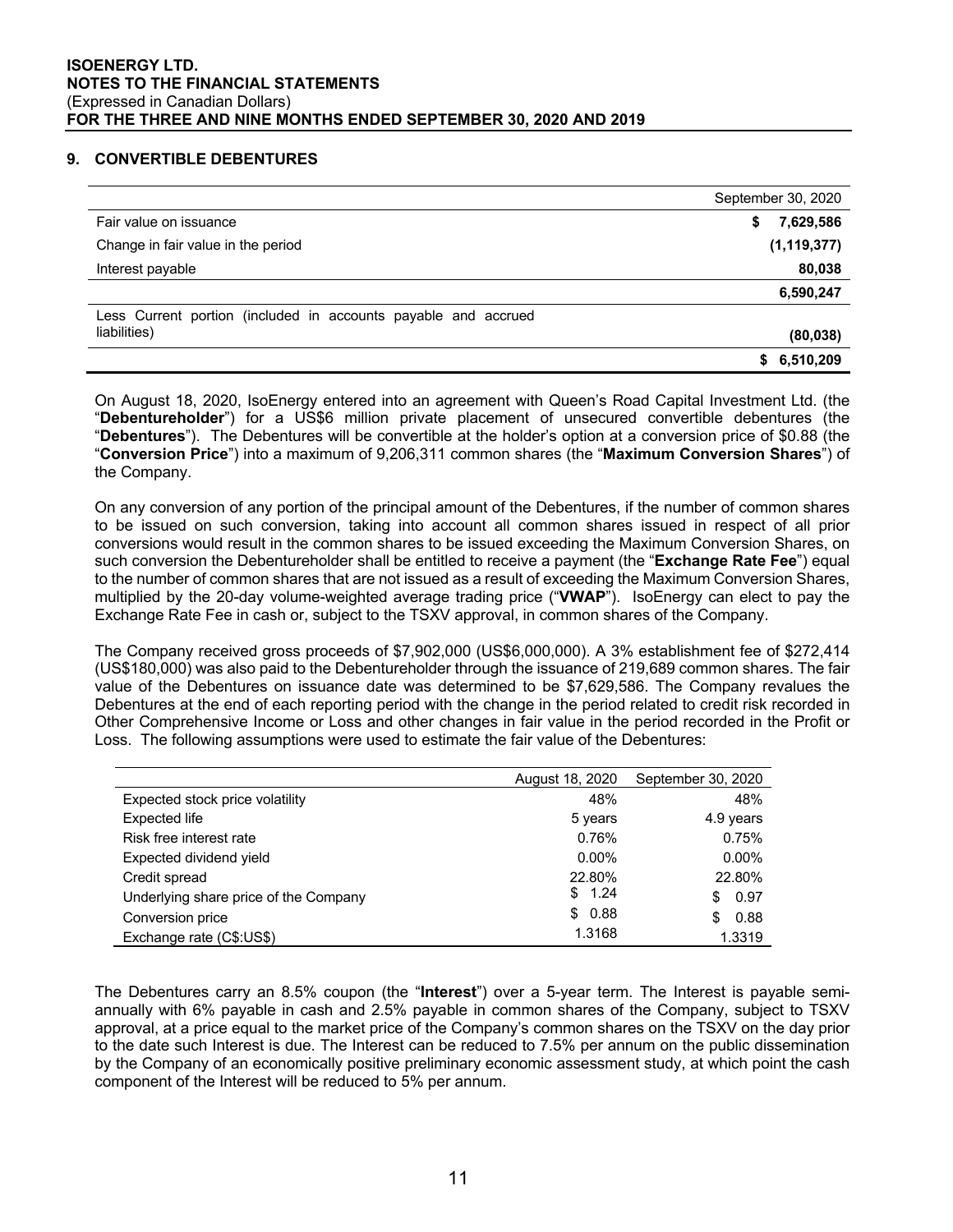# **9. CONVERTIBLE DEBENTURES (continued)**

The Company will be entitled, on or after the third anniversary of the date of issuance of the Debentures, at any time the 20-day VWAP on the TSXV exceeds 130% of the Conversion Price, to redeem the Debentures at par plus accrued and unpaid Interest.

Upon completion of a change of control (which includes in the case of the holders' right to redeem the Debentures, a change in the Chief Executive Officer of the Company), the holders of the Debentures or the Company may require the Company to purchase or the holders to redeem, as the case may be, any outstanding Debentures in cash at: (i) on or prior to August 18, 2023, 130% of the principal amount; and (ii) at any time thereafter, 115% of the principal amount, in each case plus accrued but unpaid interest, if any. In addition, upon the public announcement of a change of control that is supported by the Board, the Company may require the holders of the Debentures to convert the Debentures into common shares at the Conversion Price provided the consideration payable upon the change of control exceeds the Conversion Price and is payable in cash.

A "change of control" of the Company is defined as consisting of: (i) the acquisition, directly or indirectly, by a person or group of persons acting jointly or in concert of voting control or direction over 50% or more of the outstanding common shares, (ii) the amalgamation, consolidation or merger of the Company with or into another entity as a result of which the holders of common shares immediately prior to such transaction, directly or indirectly, hold less than 50% of voting control or direction over the entity carrying on the business of the Company following such transaction, (iii) the sale, assignment, transfer or other disposition of all or substantially all of the property or assets of the Company to another entity in which the holders of common shares immediately prior to such transaction, directly or indirectly, hold less than 50% of voting control or direction following such transaction, (iv) the removal by resolution of the shareholders of the Company, of a majority of the then incumbent directors of the Company, which removal has not been recommended in the Company's management information circular, or the failure to elect to the Company's board of directors a majority of the directors proposed for election by management in the Company's management information circular; or (v) the acquisition by any transaction, directly or indirectly, by a person or group of persons acting jointly or in concert of voting control or direction over more of the common shares than are then held by NexGen.

# **10. COMMITMENTS**

The Company has raised funds through the issuance of flow-through shares. Based on Canadian tax law, the Company is required to spend this amount on eligible exploration expenditures by December 31 of the year after the year in which the shares were issued.

The premium received for a flow-through share, which is the price received for the share in excess of the market price of the share, is recorded as a flow-through share premium liability. This liability is subsequently reduced when the required exploration expenditures are made, on a pro rata basis, and accordingly, a recovery of flowthrough premium is then recorded as a reduction in the deferred tax expense to the extent that deferred income tax assets are available.

As of September 30, 2020, the Company has met its obligation to spend on eligible exploration expenditures and the flow-through premium liability has been derecognized.

The flow-through share premium liability is comprised of:

|                                                            | ended September 30, | For the nine months<br>2020 |     | For the year<br>ended December<br>31, 2019 |  |  |
|------------------------------------------------------------|---------------------|-----------------------------|-----|--------------------------------------------|--|--|
| Balance, opening                                           |                     | 227.522                     |     | 550,392                                    |  |  |
| Liability incurred on flow-through shares issued           |                     | ۰                           |     | 233,340                                    |  |  |
| Settlement of flow-through share liability on expenditures |                     | (227, 522)                  |     | (556, 210)                                 |  |  |
| Balance, closing                                           | S                   | ۰                           | \$. | 227.522                                    |  |  |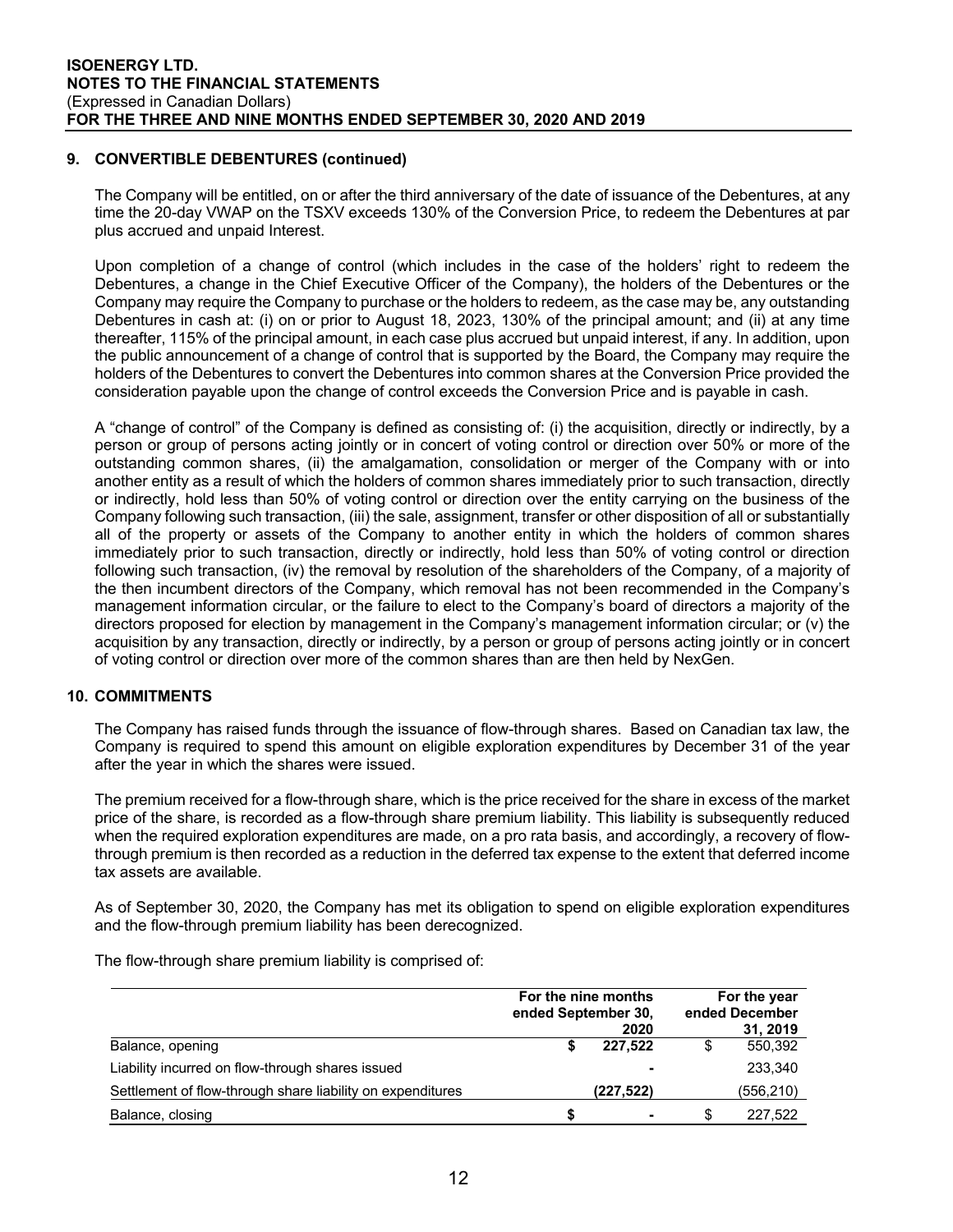# **11. INCOME TAXES**

Deferred income tax expense comprises:

|                                                                    | For the three months ended<br>September 30 |           |   | For the nine months ended<br>September 30 |    |            |   |             |
|--------------------------------------------------------------------|--------------------------------------------|-----------|---|-------------------------------------------|----|------------|---|-------------|
|                                                                    |                                            | 2020      |   | 2019                                      |    | 2020       |   | 2019        |
| Deferred income taxes related to operations                        |                                            | 150.935   | S | 130.892                                   | S. | 420.428    | S | 343.539     |
| Flow-through renunciation<br>Release of flow-through share premium |                                            | (285,335) |   | (408, 989)                                |    | (921, 459) |   | (1,019,397) |
| liability                                                          |                                            | 70.453    |   | 206.379                                   |    | 227.522    |   | 514,725     |
| Deferred income tax expense                                        |                                            | (63, 947) |   | (71.718)                                  |    | (273,509)  |   | (161,133)   |

In the three and nine months ended September 30, 2020, the Company incurred \$1,056,798 and \$3,412,807 respectively, (2019 - \$1,514,329 and \$3,775,544, respectively) eligible exploration expenditures in respect of its flow-through share commitments (Note 10). A deferred income tax expense is recognized due to the taxable temporary difference arising from capitalized exploration and evaluation assets with no tax basis as a result of the renunciation of the tax attributes to the investors in the flow-through shares.

# **12. SHARE CAPITAL**

**Authorized Capital** - Unlimited number of common shares with no par value.

#### **Issued**

For the nine months ended September 30, 2020:

- (a) On August 10, 2020, the Company issued 5,882,352 common shares at a price of \$0.68 per common share for aggregate gross proceeds of \$3,999,999. Share issuance costs were \$331,707
- (b) On August 18, 2020 the Company issued 219,689 shares to the Debentureholder in connection with the issuance of the Debentures which were valued at \$272,414.
- (c) During the nine months ended September 30, 2020, the Company issued 736,124 shares on the exercise of warrants for proceeds of \$298,908, of which 688,814 were issued in the three months ended September 30, 2020 for proceeds of \$278,045.
- (d) On August 20, 2020, the Company issued 100,000 shares on the exercise of options for proceeds of \$50,000.

For the year ended December 31, 2019:

(e) On December 3, 2019, the Company issued 7,778,000 flow-through shares (the "**FT Shares**") at a price of \$0.45 per FT Share for aggregate gross proceeds of \$3,500,100.

On December 9, 2019 the Company issued 8,056,858 units at a price of \$0.40 per Unit for aggregate gross proceeds of \$3,222,743 (the "**Unit**"). Each Unit consisted of one non-flow through common share and one-half of a share purchase warrant (the "**Warrant**") with each Warrant entitling the holder to purchase an additional common share for a period of two years at an exercise price of \$0.60. The Warrants were valued at \$nil using the residual method.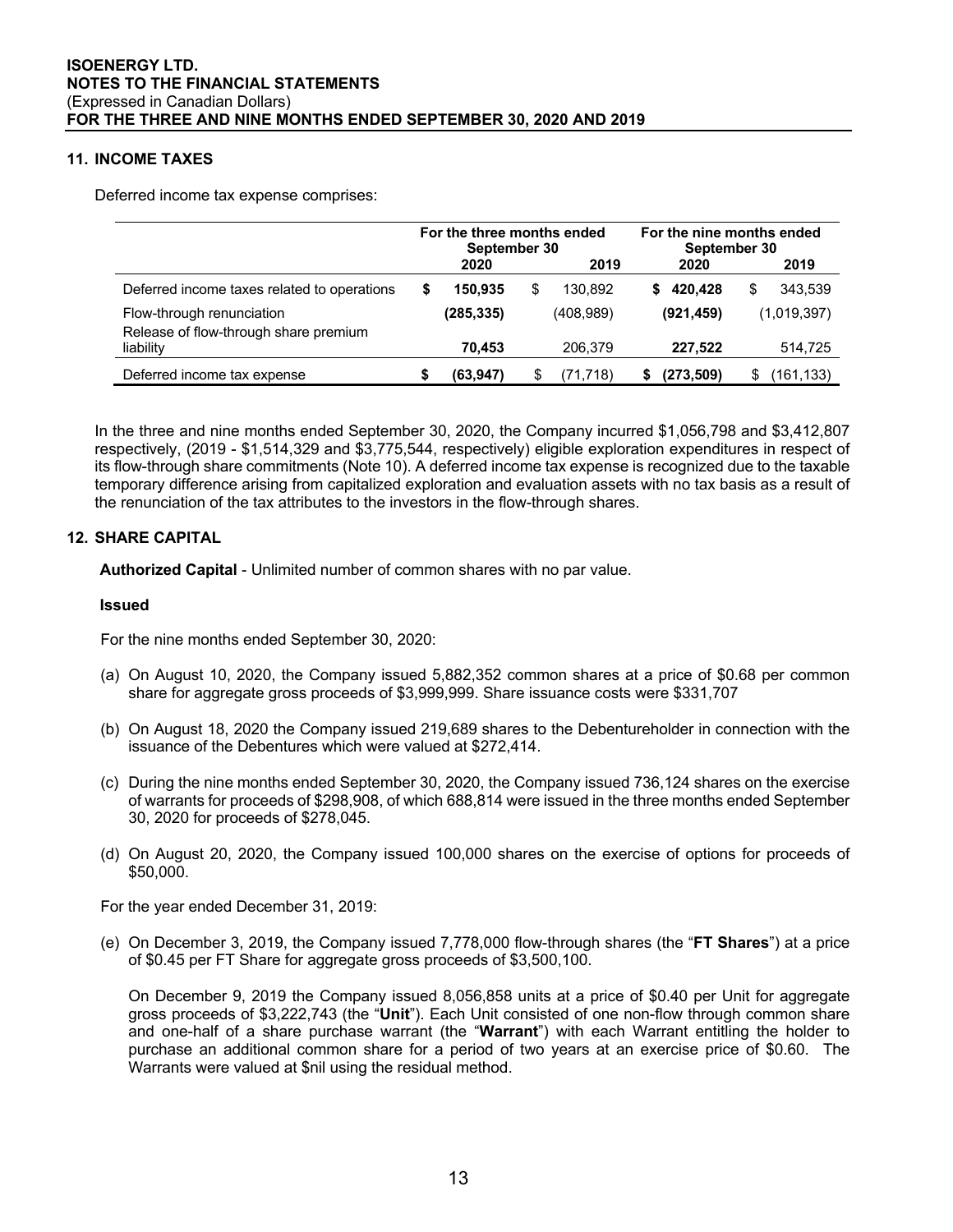# **12. SHARE CAPITAL (continued)**

Share issuance costs for the funds raised in December 2019 were \$322,802, net of \$95,556 of tax. Share issuance costs includes \$64,449 related to 466,680 brokers' warrants which were valued using the Black-Scholes model with a corresponding amount added to the Warrant reserve account in Equity. The brokers' warrants entitle the holder to purchase an additional common share for a period of two years at an exercise price of \$0.45.

(f) The Company issued 68,774 shares on the exercise of warrants for proceeds of \$26,134.

# **Stock Options**

Pursuant to the Company's stock option plan, directors may, from time to time, authorize the issuance of options to directors, officers, employees and consultants of the Company, enabling them to acquire up to 10% of the issued and outstanding common shares of the Company. The options can be granted for a maximum term of 10 years and are subject to vesting provisions as determined by the Board of Directors of the Company.

Stock option transactions and the number of stock options outstanding on the dates set forth below are summarized as follows:

|                                 | <b>Number of options</b> | <b>Weighted average</b><br>exercise price per<br>share |
|---------------------------------|--------------------------|--------------------------------------------------------|
| Outstanding January 1, 2019     | 6,320,000                | 0.74<br>S                                              |
| Granted                         | 100,000                  | 0.50<br>S                                              |
| Outstanding December 31, 2019   | 6,420,000                | 0.74<br>S                                              |
| Exercised                       | (100,000)                | 0.50<br>S                                              |
| Granted                         | 2,510,000                | 0.63<br>S                                              |
| Outstanding, September 30, 2020 | 8,830,000                | 0.71                                                   |
| Number of options exercisable   | 6,748,326                | 0.75<br>S                                              |

As at September 30, 2020, the Company has stock options outstanding and exercisable as follows:

|           | <b>Exercise</b> | Number of   | <b>Exercise</b> |                | Remaining    |                    |
|-----------|-----------------|-------------|-----------------|----------------|--------------|--------------------|
| Number of | price per       | options     | price per       |                | contractual  |                    |
| options   | option          | exercisable | option          | <b>Vesting</b> | life (years) | <b>Expiry date</b> |
| 3,100,000 | \$1.00          | 3,100,000   | \$1.00          |                | 1.1          | October 25, 2021   |
| 100,000   | \$1.00          | 100.000     | \$1.00          |                | 1.1          | October 24, 2021   |
| 250,000   | \$1.00          | 250,000     | \$1.00          |                | 1.3          | January 4, 2022    |
| 50.000    | \$1.00          | 50.000      | \$1.00          |                | 1.6          | May 25, 2022       |
| 400.000   | \$0.57          | 400.000     | \$0.57          |                | 2.3          | January 8, 2023    |
| 1,080,000 | \$0.36          | 1.080.000   | \$0.36          |                | 2.8          | July 30, 2023      |
| 40.000    | \$0.36          | 40.000      | \$0.36          |                | 2.8          | July 30, 2023      |
| 1,250,000 | \$0.42          | 833,331     | \$0.42          | (i)            | 3.2          | December 28, 2023  |
| 50,000    | \$0.42          | 50,000      | \$0.42          |                | 3.2          | December 28, 2023  |
| 1,685,000 | \$0.385         | 561.665     | \$0.385         | (i)            | 4.3          | January 24, 2025   |
| 50.000    | \$0.385         | 25,000      | \$0.385         | (ii)           | 4.3          | January 24, 2025   |
| 775,000   | \$1.19          | 258,330     | \$1.19          | (i)            | 4.9          | August 25, 2025    |
| 8,830,000 | \$0.71          | 6,748,326   | \$0.75          |                |              |                    |

(i) 1/3 annually with 1/3 vesting immediately

(ii) 25% quarterly starting one quarter after the grant date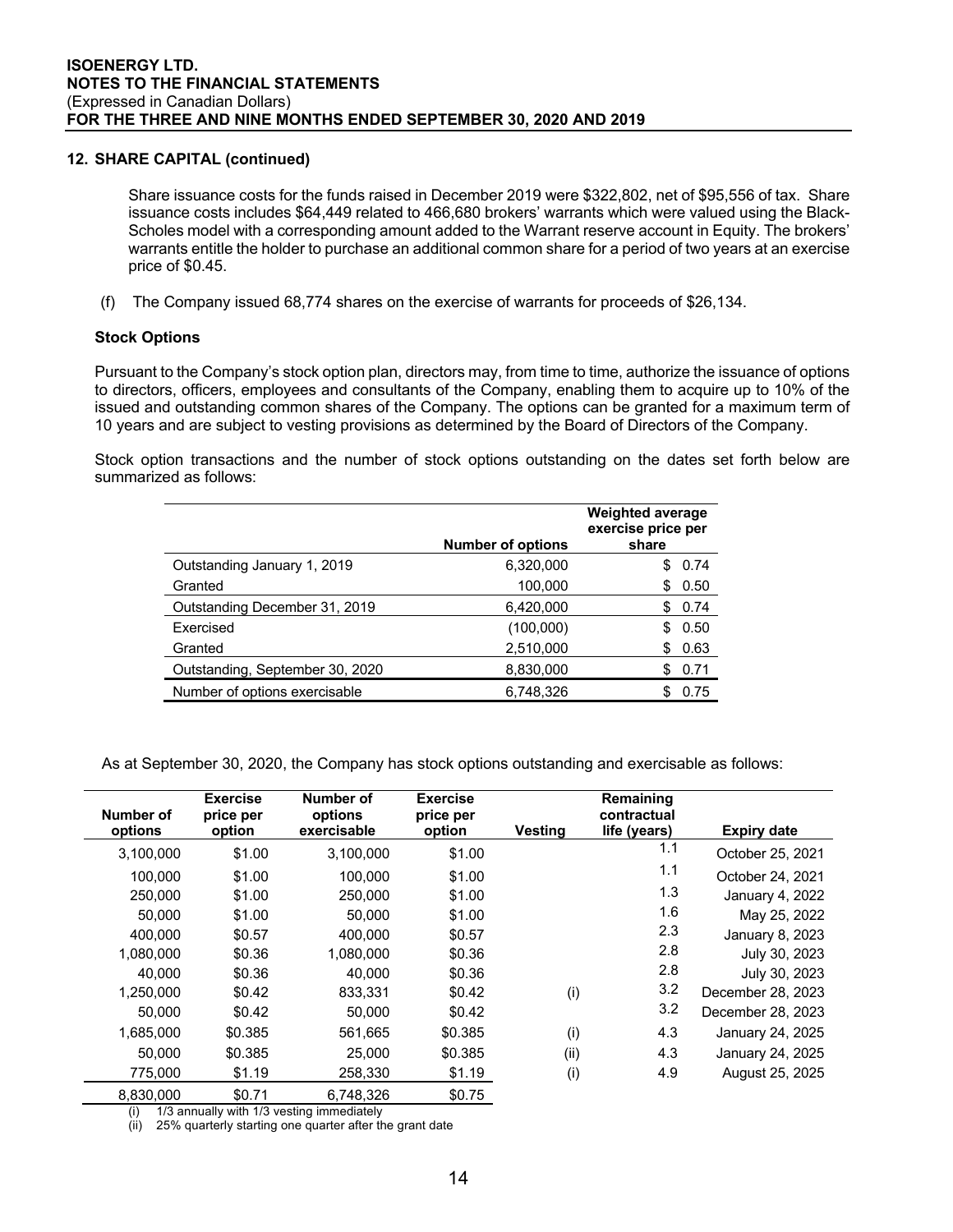# **12. SHARE CAPITAL (continued)**

The Company uses the Black-Scholes option pricing model to calculate the fair value of granted stock options. The model requires management to make estimates, which are subjective and may not be representative of actual results. Changes in assumptions can materially affect fair value estimates. The following weighted average assumptions were used to estimate the grant date fair values for the nine months ended September 30, 2020:

| Expected stock price volatility                | 75%      |
|------------------------------------------------|----------|
| Expected life of options                       | 5 years  |
| Risk free interest rate                        | 1.04%    |
| Expected dividend yield                        | $0.00\%$ |
| Weighted average exercise price                | 0.63     |
| Weighted average fair value per option granted | 0.38     |

The Company has share-based compensation related to options that vested or forfeited in the period. Sharebased compensation in the period is as follows:

|                                                                                                        | For the three months ended<br>September 30, |         |     | For the nine months ended<br>September 30, |   |         |  |         |
|--------------------------------------------------------------------------------------------------------|---------------------------------------------|---------|-----|--------------------------------------------|---|---------|--|---------|
|                                                                                                        |                                             | 2020    |     | 2019                                       |   | 2020    |  | 2019    |
| Capitalized to exploration and evaluation assets<br>Expensed to the statement of net income (loss) and |                                             | 103.795 | \$. | 22.476                                     | S | 188.212 |  | 78.675  |
| comprehensive income (loss)                                                                            |                                             | 182.275 |     | 63.397                                     |   | 381.531 |  | 189.782 |
|                                                                                                        |                                             | 286,070 |     | 85,873                                     |   | 569.743 |  | 268.457 |

#### **Warrants**

As of September 30, 2020, the Company has the following warrants outstanding:

| Expiry<br><b>Date</b> | <b>January 1, 2020</b> | <b>Exercised</b> | September 30,<br>2020 | Weighted<br>average exercise<br>price per warrant |
|-----------------------|------------------------|------------------|-----------------------|---------------------------------------------------|
| December 20, 2020     | 484,774                | (462, 101)       | 22,673                | \$0.38                                            |
| April 21, 2021        | 2,400,260              | ۰                | 2,400,260             | \$0.60                                            |
| December 6, 2021      | 4.028.429              | -                | 4,028,429             | \$0.60                                            |
| December 3, 2021      | 466.680                | (274, 023)       | 192.657               | \$0.45                                            |
|                       | 7,380,143              | (736,124)        | 6,644,019             | \$0.59                                            |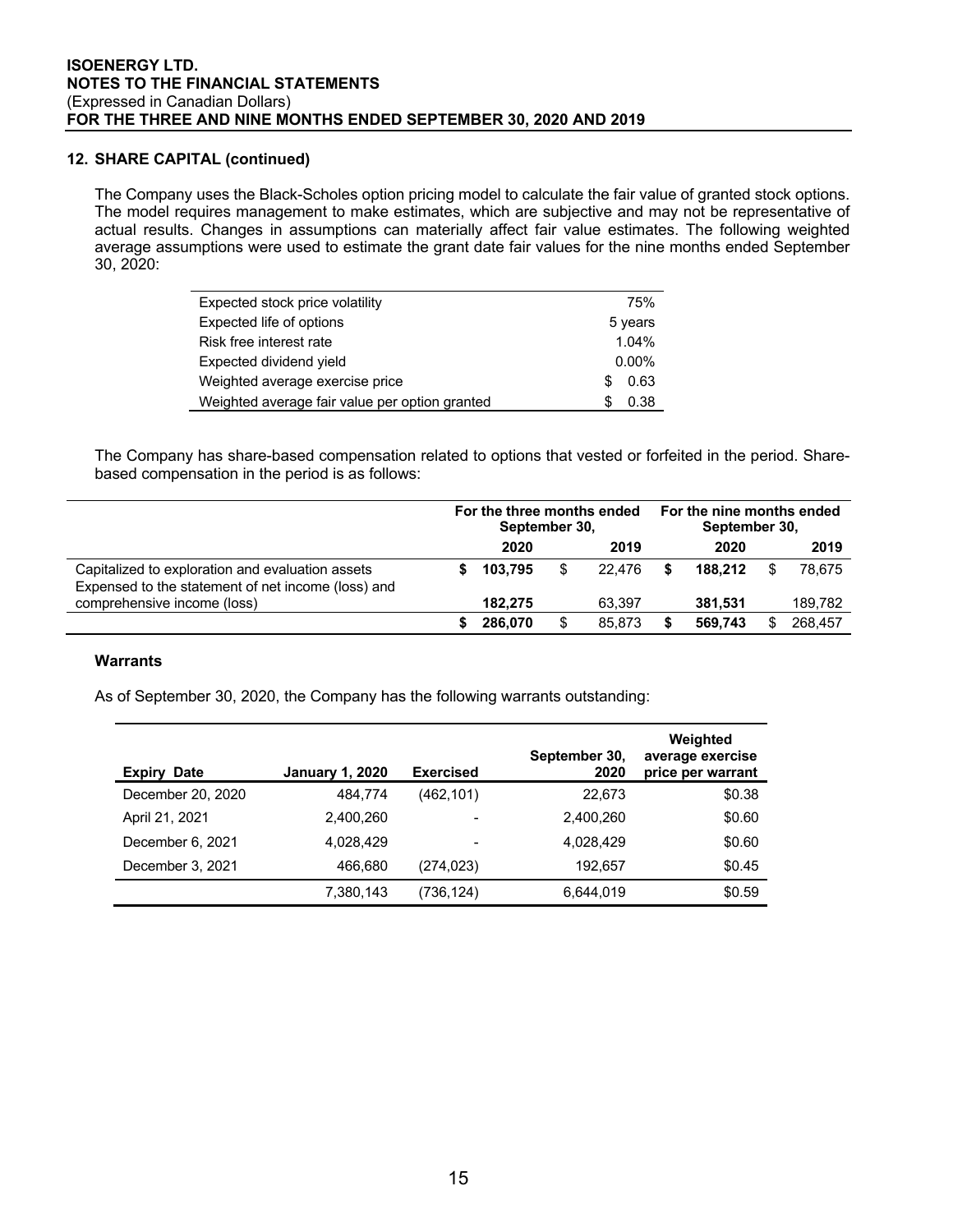#### **13. RELATED PARTY TRANSACTIONS**

Key management personnel include those persons having authority and responsibility for planning, directing and controlling the activities of the Company as a whole. The Company has determined that key management personnel consists of executive and non-executive members of the Company's Board of Directors and corporate officers.

Remuneration attributed to key management personnel is summarized as follows:

| Nine months ended September 30, 2020                                              | <b>Short term</b><br>compensation | Share-based<br>compensation        | Total          |
|-----------------------------------------------------------------------------------|-----------------------------------|------------------------------------|----------------|
| Expensed in the statement of net income (loss) and<br>comprehensive income (loss) | 458.892<br>S.                     | 321.180<br>S.                      | 780.072<br>\$  |
| Capitalized to exploration and evaluation assets                                  | 308,653                           | 68,326                             | 376,979        |
|                                                                                   | \$767,545                         | 389,506<br>\$                      | \$1,157,051    |
|                                                                                   |                                   |                                    |                |
| Nine months ended September 30, 2019                                              | <b>Short term</b><br>compensation | <b>Share-based</b><br>compensation | Total          |
| Expensed in the statement of net income (loss) and<br>comprehensive income (loss) | \$.<br>379,267                    | \$<br>161.652                      | \$.<br>540.919 |
| Capitalized to exploration and evaluation assets                                  | 294.815                           | 27.669                             | 322.484        |
|                                                                                   | \$<br>674,082                     | \$<br>189,321                      | \$<br>863,403  |

As of September 30, 2020, \$nil (December 31, 2019 – \$34,500) was included in accounts payable and accrued liabilities owing to directors and officers for compensation.

On August 10, 2020, NexGen acquired 4,626,352 common shares of the Company (see Note 12). On December 9, 2019, NexGen acquired 7,371,858 Units of the Company (see Note 12). NexGen also holds 3,685,929 warrants with an exercise price of \$0.60 that expire on December 6, 2021.

Up until March 31, 2020, the Company charged office lease and administrative expenditures to ICU, a company with common directors. During the nine months ended September 30, 2020, office lease and administrative expenditures charged to ICU amounted to \$26,533 (2019 – \$79,600). At September 30, 2020, ICU owes IsoEnergy nil (December 31, 2019 – \$8,844). In addition, on August 7, 2020, the Company entered into the Option Agreement with ICU (see Note 5).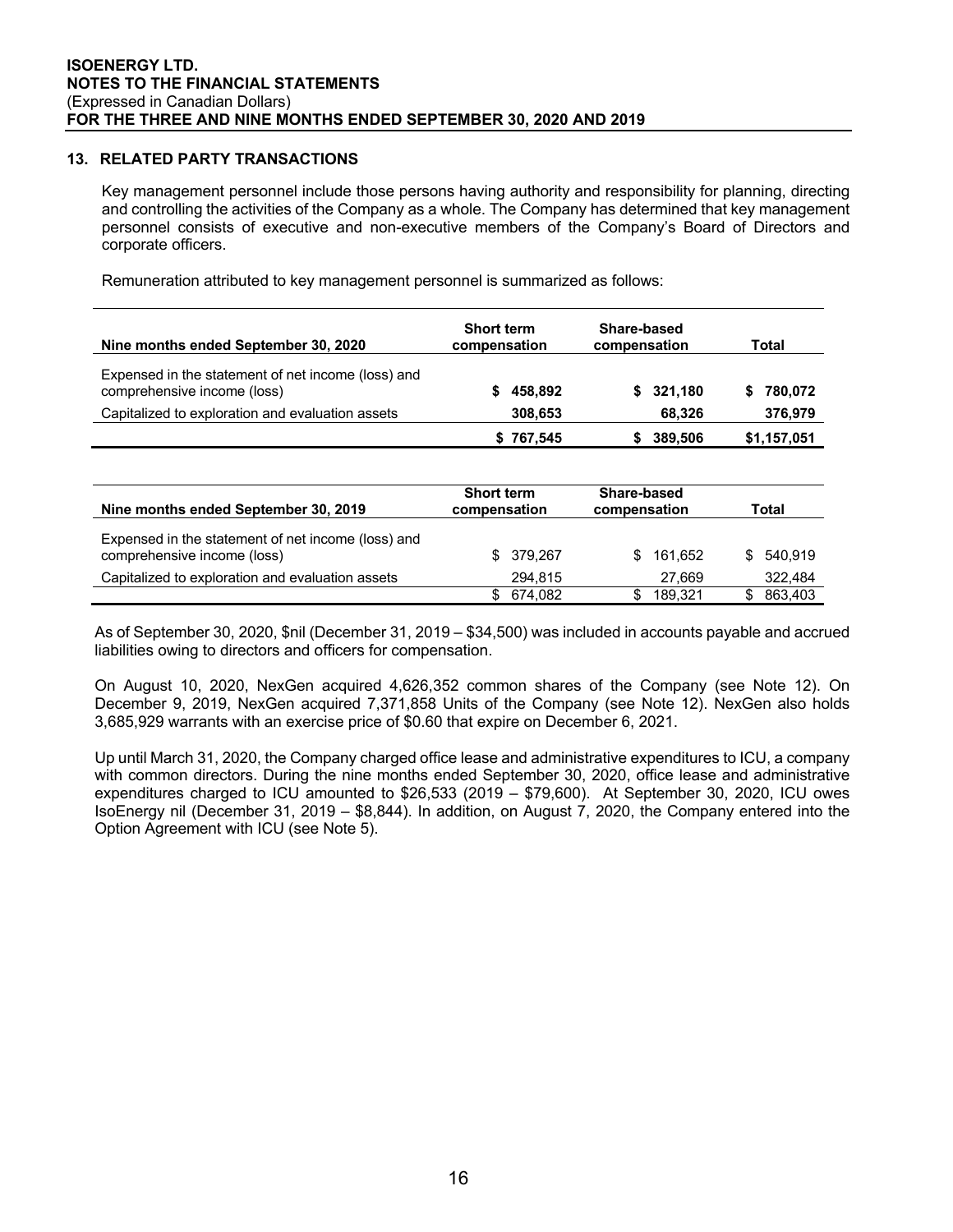#### **14. CAPITAL MANAGEMENT**

The Company manages its capital structure and adjusts it, based on the funds available to the Company, in order to support the acquisition, exploration and evaluation of assets. The Board of Directors does not impose quantitative return on capital criteria for management, but rather relies on the expertise of the Company's management to sustain the future development of the business.

In the management of capital, the Company considers all types of equity and is dependent on third party financing, whether through debt, equity, or other means. Although the Company has been successful in raising funds to date, there is no assurance that the Company will be successful in obtaining required financing in the future or that such financing will be available on terms acceptable to the Company.

The properties in which the Company currently has an interest are in the exploration stage. As such the Company, has historically relied on the equity markets to fund its activities. The Company will continue to assess new properties and seek to acquire an interest in additional properties if it determines that there is sufficient geologic or economic potential and if it has adequate financial resources to do so.

Management reviews its capital management approach on an on-going basis and believes that this approach, given the relative size of the Company, is reasonable. The Company is not subject to externally imposed capital requirements. There were no changes in the Company's approach to capital management during the period.

#### **15. FINANCIAL INSTRUMENTS**

The Company's financial instruments consist of cash, accounts receivable, accounts payable and accrued liabilities and Debentures.

#### **Fair Value Measurement**

The Company classifies the fair value of financial instruments according to the following hierarchy based on the amount of observable inputs used to value the instrument:

- Level 1 quoted prices in active markets for identical assets or liabilities.
- Level 2 inputs other than quoted prices included in Level 1 that are observable for the asset or liability, either directly (i.e. as prices) or indirectly (i.e. derived from prices).
- Level 3 inputs for the asset or liability that are not based on observable market data.

The fair values of the Company's cash and cash equivalents amounts receivable and accounts payable and accrued liabilities approximate their carrying value, due to their short-term maturities or liquidity.

The Debentures are re-measured at fair value at each reporting date with any change in fair value recognized in profit or loss, except the change in fair value that is attributable to change in credit risk is presented in other comprehensive income (Note 9). The Debentures are classified as Level 2.

#### **Financial instrument risk exposure**

As at September 30, 2020, the Company's financial instrument risk exposure and the impact thereof on the Company's financial instruments are summarized below:

#### **(a) Credit Risk**

Credit risk is the risk that one party to a financial instrument will fail to discharge an obligation and cause the other party to incur a financial loss. As at September 30, 2020, the Company has cash on deposit with a large Canadian bank. Credit risk is concentrated as a significant amount of the Company's cash and cash equivalents is held at one financial institution. Management believes the risk of loss to be remote.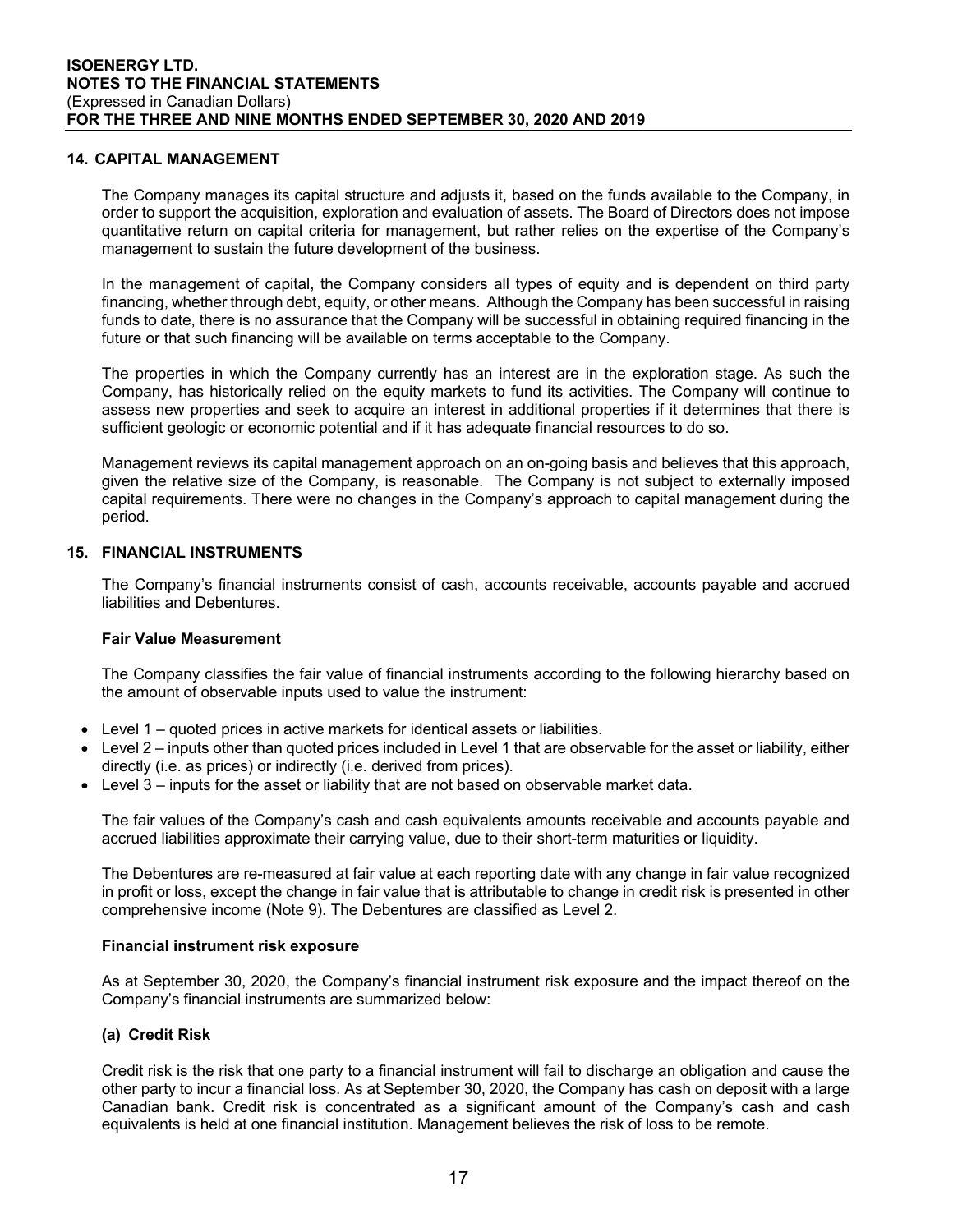# **15. FINANCIAL INSTRUMENTS (continued)**

The Company's accounts receivable consists of input tax credits receivable from the Government of Canada and interest accrued on cash equivalents. Accordingly, the Company does not believe it is subject to significant credit risk.

# **(b) Liquidity Risk**

Liquidity risk is the risk that an entity will encounter difficulty in raising funds to meet its obligations under financial instruments. The Company manages liquidity risk by maintaining sufficient cash balances. Liquidity requirements are managed based on expected cash flows to ensure that there is sufficient capital to meet short-term obligations. As at September 30, 2020, the Company had a working capital balance of \$12,569,838, including cash of \$12,798,487.

# **(c) Market Risk**

Market risk is the risk of loss that may arise from changes in market factors such as interest rates, foreign exchange rates and commodity and equity prices.

# **(i) Interest Rate Risk**

Interest rate risk is the risk that the future cash flows from a financial instrument will fluctuate due to changes in market interest rates. The Company holds its cash in bank accounts that earn variable interest rates. Due to the short-term nature of these financial instruments, fluctuations in market rates do not have a significant impact on the estimated fair value of the Company's cash and cash equivalent balances as of September 30, 2020. The interest on the Debentures is fixed and not subject to market fluctuations.

#### **(ii) Foreign Currency Risk**

The functional currency of the Company is the Canadian dollar. The Company is affected by currency transaction risk and currency translation risk. Consequently, fluctuations of the Canadian dollar in relation to other currencies impact the fair value of financial assets, liabilities and operating results. Financial assets and liabilities subject to currency translation risk primarily include US dollar denominated cash and US dollar accounts payable and accrued liabilities and the Debentures. The Company maintains Canadian and US dollar bank accounts in Canada.

The Company is exposed to foreign exchange risk on its US dollar denominated Debentures. At maturity the US\$6 million principal amount of the Debentures is due in full, and prior to then at a premium upon the occurrence of certain events, including a change of control. The Company holds sufficient US dollars to make all cash interest payments due under the Debentures until maturity but not to pay the principal amount. Accordingly, the Company is subject to risks associated with fluctuations in the Canadian/US dollar exchange rate that may make the Debentures more costly to repay.

#### **(iii) Price risk**

The Company is exposed to price risk with respect to commodity and equity prices. Equity price risk is defined as the potential adverse impact of movements in individual equity prices or general movements in the level of the stock market on the Company's financial performance. Commodity price risk is defined as the potential adverse impact of commodity price movements and volatilities on financial performance and economic value. Future declines in commodity prices may impact the valuation of long-lived assets. The Company closely monitors the commodity prices of uranium, individual equity movements, and the stock market.